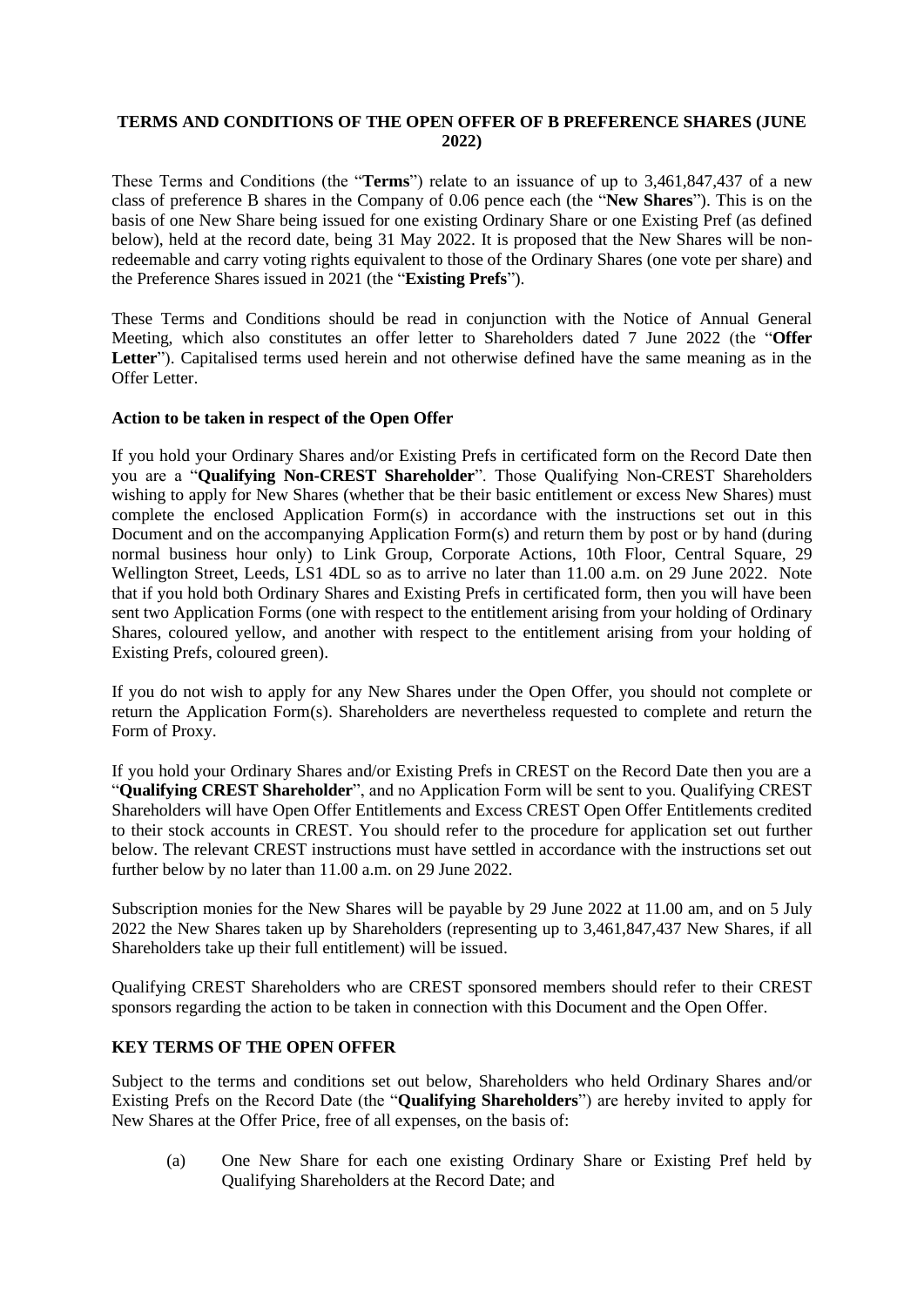(b) Excess Shares in excess of the Basic Entitlement through the Excess Application Facility (as further detailed below).

The Offer Price is payable by 29 June 2022 at 11.00 am, and on 5 July 2022 the New Shares taken up by Shareholders (representing up to 3,461,847,437 New Shares, if all Shareholders take up their full entitlement) will be issued.

Entitlements under the Open Offer will be rounded down to the nearest whole number of New Shares, with fractional entitlements being aggregated and made available under the Excess Application Facility.

Holdings of existing Ordinary Shares and/or Existing Prefs in certificated and uncertificated form will be treated as separate holdings for the purpose of calculating entitlements under the Open Offer, as will holdings under different designations and in different accounts.

If you are a Qualifying Non-CREST Shareholder, the Application Form(s) show(s) the number of existing Ordinary Shares and/or Existing Prefs registered in your name on the Record Date (in Box 3) and your Open Offer Entitlements (in Box 4). Note that if you hold both Ordinary Shares and Existing Prefs in certificated form, then you will have been sent two Application Forms (one with respect to the entitlement arising from your holding of Ordinary Shares and another with respect to the entitlement arising from your holding of Existing Prefs).

If you are a Qualifying CREST Shareholder, an application will be made for your Open Offer Entitlement and Excess CREST Open Offer Entitlement to be credited to your CREST account. Open Offer Entitlements and Excess CREST Open Offer Entitlements are expected to be credited to CREST accounts on 8 June 2022.

Subject to availability, the Excess Application Facility will enable Qualifying Shareholders, provided they have taken up their Open Offer Entitlement in full, to apply for further New Shares in excess of their Open Offer Entitlement. Qualifying CREST Shareholders will have their Open Offer Entitlement and Excess CREST Open Offer Entitlement credited to their stock accounts in CREST and should refer to paragraph [3.2](#page-7-0) of this [0](#page-0-0) for information on the relevant CREST procedures and further details on the Excess Application Facility. Qualifying CREST Shareholders can also refer to the CREST Manual for further information on the relevant CREST procedures.

If applications under the Excess Application Facility are received for more than the total number of New Shares available following take up of Open Offer Entitlements, such applications will be scaled back at the Company's absolute discretion and no assurance can be given that applications for Excess Shares by Qualifying Shareholders will be met in full or in part or at all.

The Open Offer is underwritten by the Company's largest shareholder, BlueGem Delta Sarl.

# **2. CONDITIONS AND FURTHER TERMS OF THE OPEN OFFER**

The Open Offer is conditional on the passing of the Resolutions without amendment at the Annual General Meeting.

Accordingly, if either of the Resolutions are not passed, the Open Offer will not proceed and any applications made by Qualifying Shareholders will be rejected. In such circumstances, application monies will be returned (at the applicant's sole risk), without payment of interest, as soon as practicable thereafter.

Any Open Offer Entitlements admitted to CREST will thereafter be disabled.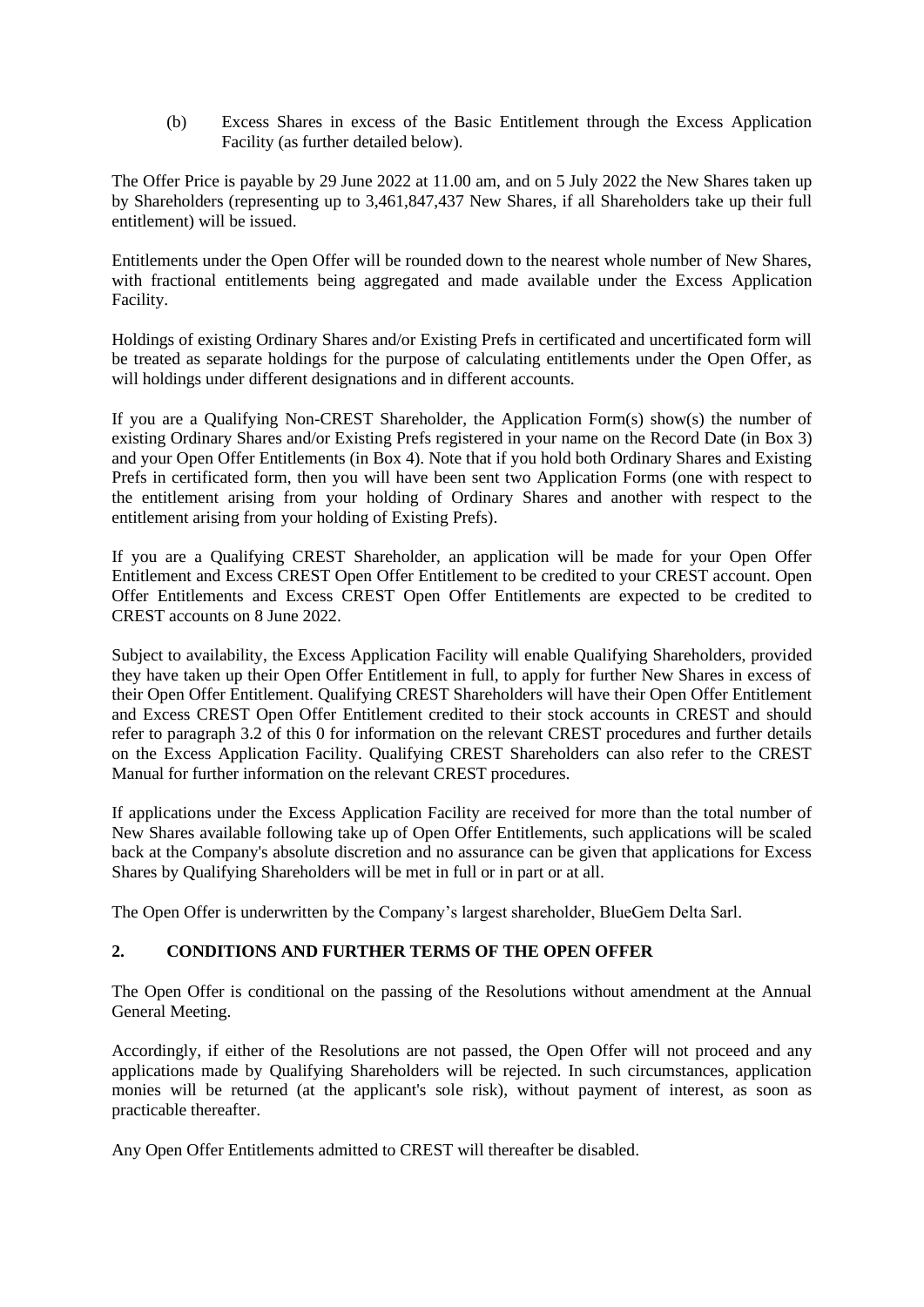No temporary documents of title will be issued in respect of New Shares held in uncertificated form. Definitive certificates in respect of New Shares taken up will be posted to those Qualifying Shareholders who have validly elected to hold their New Shares in certificated form as soon as practicable.

In respect of those Qualifying Shareholders who have validly elected to hold their New Shares in uncertificated form, the New Shares are expected to be credited to their stock accounts maintained in CREST by 5 July 2022.

# **3. PROCEDURE FOR APPLICATION AND PAYMENT**

The action to be taken by you in respect of the Open Offer depends on whether, at the relevant time, you are sent an Application Form in respect of your Open Offer Entitlement under the Open Offer or your Open Offer Entitlement and Excess CREST Open Offer Entitlement is credited to your CREST stock account.

Qualifying Shareholders who hold all or part of their existing Ordinary Shares and/or Existing Prefs in certificated form should have received the relevant Application Form(s), enclosed with this Document. The Application Form shows the number of existing Ordinary Shares and/or Existing Prefs held at the Record Date. It will also show Qualifying Shareholders their Open Offer Entitlement that can be allotted in certificated form. Qualifying Shareholders who hold all their existing Ordinary Shares and/or Existing Prefs in CREST will be allotted New Shares in CREST. Qualifying Shareholders who hold part of their existing Ordinary Shares and/or Existing Prefs in uncertificated form will be allotted New Shares in uncertificated form to the extent that their entitlement to New Shares arises as a result of holding existing Ordinary Shares and/or Existing Prefs in uncertificated form. However, it will be possible for Qualifying Shareholders to deposit Open Offer Entitlements into, and withdraw them from, CREST. Further information on deposit and withdrawal from CREST is set out below.

CREST sponsored members should refer to their CREST sponsor, as only their CREST sponsor will be able to take the necessary action specified below to apply under the Open Offer in respect of the Open Offer Entitlements and Excess CREST Open Offer Entitlements of such members held in CREST. CREST members who wish to apply under the Open Offer in respect of their Open Offer Entitlements and Excess CREST Open Offer Entitlements in CREST should refer to the CREST Manual for further information on the CREST procedures referred to below.

Qualifying Shareholders who do not want to apply for the New Shares under the Open Offer should take no action and should not complete or return the Application Form(s), or send a USE message through CREST.

# 3.1 **If you hold your Ordinary Shares and/or Existing Prefs in certificated form:**

# (a) *General*

The Application Form(s) shows the number of existing Ordinary Shares and/or Existing Prefs registered in their name on the Record Date in Box 3. It also shows the Open Offer Entitlement allocated to them set out in Box 4. Entitlements to New Shares are rounded down to the nearest whole number and any fractional entitlements to New Shares will be aggregated and made available under the Excess Application Facility. Box 5 shows how much they would need to pay if they wish to take up their Open Offer Entitlement in full. Qualifying Non-CREST Shareholders may apply for less than their entitlement should they wish to do so. Qualifying Non-CREST Shareholders may also hold such an Application Form because they have acquired Ordinary Shares and/or Existing Prefs by virtue of a transaction prior to the Record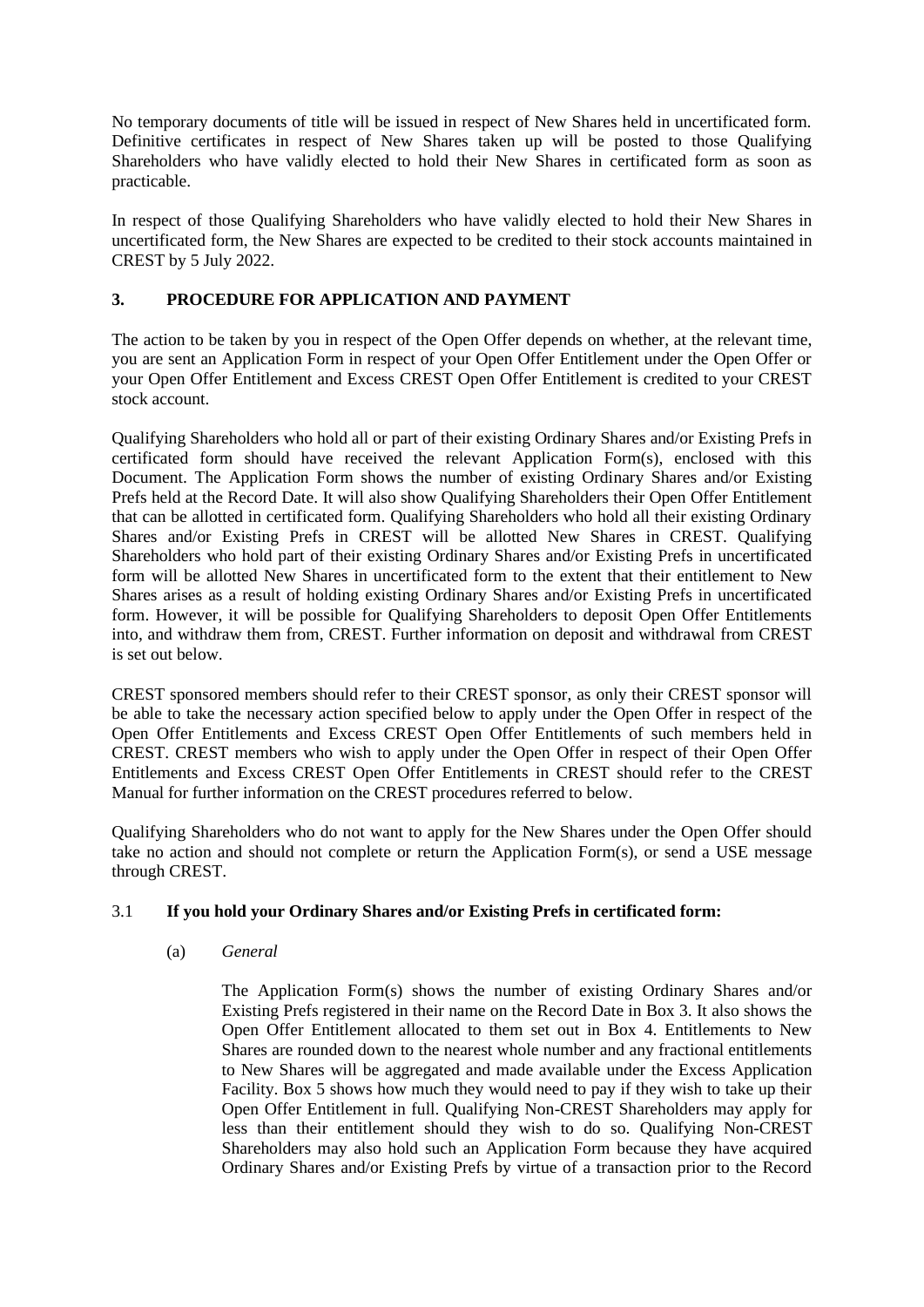Date. Any Shareholder who receives an Application Form yet has sold some or all of its Ordinary Shares and/or Existing Prefs prior to the Record Date should follow the instructions contained in the Application Form to ensure that the purchaser(s) or transferee(s) of the Ordinary Shares and/or Existing Prefs are afforded the opportunity to participate in the Open Offer.

Under the Excess Application Facility, provided they have agreed to take up their Open Offer Entitlement in full, Qualifying Non-CREST Shareholders may apply for more than the amount of their Open Offer Entitlement should they wish to do so. The Excess Application Facility enables Qualifying Shareholders to apply for Excess Shares in excess of their Open Offer Entitlement at the Record Date. The Excess Shares will be scaled back at the Company's absolute discretion and no assurance can be given that excess applications by Qualifying Shareholders will be met in full or in part or at all.

The instructions and other terms set out in the Application Form form part of the terms of the Open Offer in relation to Qualifying Non-CREST Shareholders.

Separate application forms will be sent to Ordinary Share holders and Existing Pref holders. Therefore one shareholder may receive two forms if they hold both Ordinary Shares and Existing Prefs.

If you decide to take up your entitlement to New Shares you will need to insert in Box 6 the total number of New Shares you are taking up in respect of your Basic Entitlement and also insert in Box 7 the number of New Shares you are taking up in excess of your Basic Entitlement, if applicable. The Total number of your New Shares you are applying for should be inserted in Box 8. The total amount payable, rounding up to the nearest pence, should be inserted in Box 9. The payment due for the New Shares for which you are applying must be received by no later than 11.00 am on 29 June 2022.

If applications under the Excess Application Facility are received for more than the total number of New Shares available following take up of Open Offer Entitlements, such applications will be scaled back at the Company's absolute discretion. (no assurance can be given that excess applications by Qualifying Shareholders will be met in full or in part or at all), allocations of shares will be confirmed on the admission date which is expected to be on 5 July 2022. You will be sent a New Share certificate thereafter together with any refund payment due in the event that the offer is subject to scaling.

#### (b) *Application procedures*

Qualifying Non-CREST Shareholders wishing to apply to acquire New Shares (whether in respect of all or part of their Open Offer Entitlement or in addition to their Open Offer Entitlement under the Excess Application Facility) should complete the Application Form(s) in accordance with the instructions printed on it. Qualifying Non-CREST Shareholders may only apply for Excess Shares if they have agreed to take up their Open Offer Entitlements in full.

If applications under the Excess Application Facility are received for more than the total number of New Shares available following take up of Open Offer Entitlements, such applications will be scaled back at the Company's absolute discretion and no assurance can be given that excess applications by Qualifying Shareholders will be met in full or in part or at all.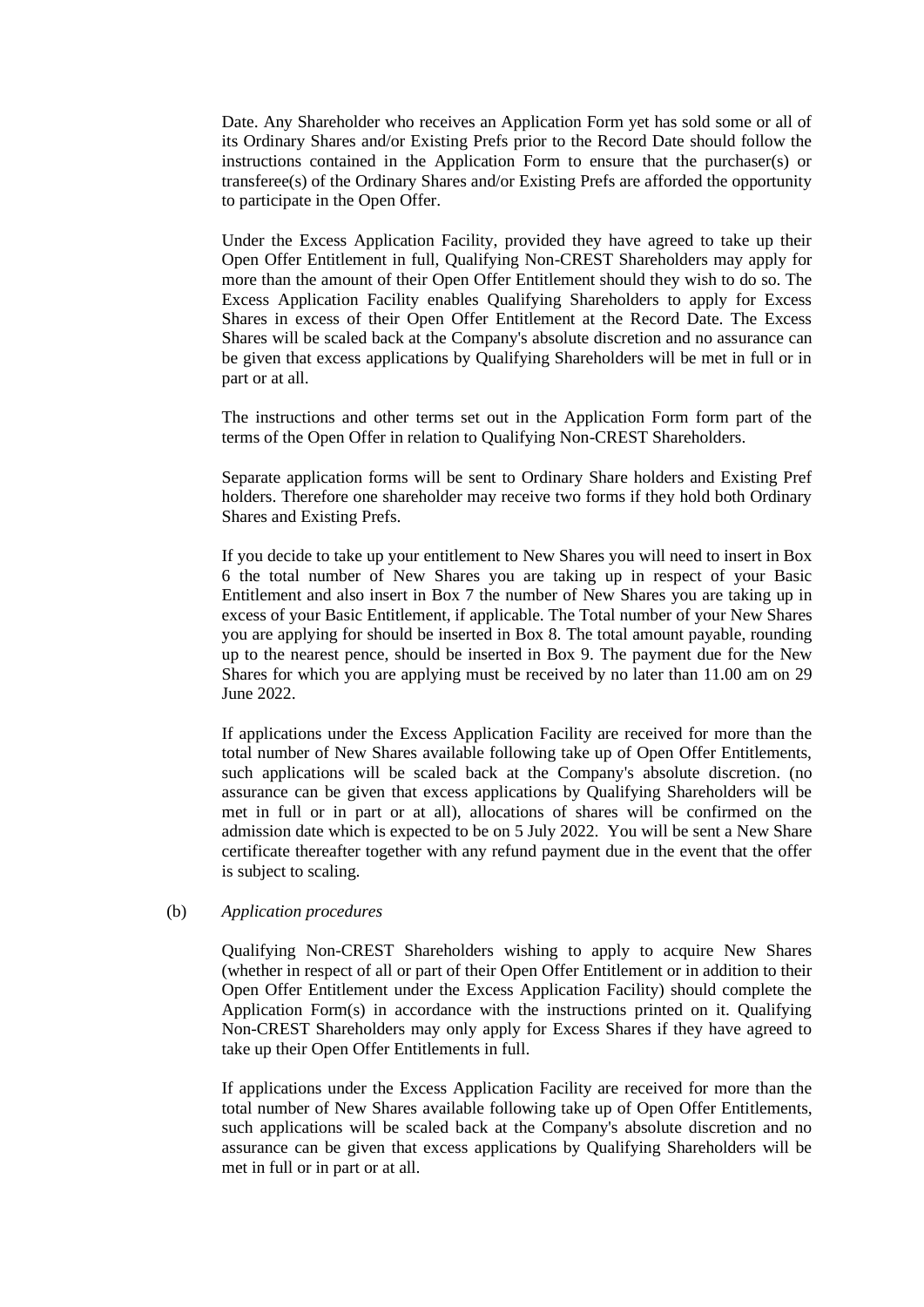Completed Application Forms should be returned by post or by hand (during normal office hours only) to Link Group, Corporate Actions, 10th Floor, Central Square, 29 Wellington Street, Leeds, LS1 4DL by no later than 11.00 a.m. on 29 June 2022. The Company reserves the right to treat any application not strictly complying with the terms and conditions of application as nevertheless valid. The Company further reserves the right (but shall not be obliged) to accept either Application Forms or remittances received after 11.00 a.m. on 29 June 2022.

Qualifying Non-CREST Shareholders should note that applications for New Shares or Excess Shares, once made, will be irrevocable and receipt thereof will not be acknowledged.

Multiple applications will not be accepted. If an Application Form is being sent by first-class post in the United Kingdom, Qualifying Shareholders are recommended to allow at least four business days for delivery. The Company may in its sole discretion, but shall not be obliged to, treat an Application Form as valid and binding on the person by whom or on whose behalf it is lodged, even if not completed in accordance with the relevant instructions or not accompanied by a valid power of attorney where required, or if it otherwise does not strictly comply with the terms and conditions of the Open Offer. All documents and remittances sent by post by, to, from or on behalf of an applicant (or as the applicant may direct) will be sent entirely at the applicant's own risk.

#### (c) *Payments*

All payments must be in pounds sterling and made by cheque written in black ink made payable to Link Market Services Limited re: Management Consulting Group plc Open Offer A/C and crossed "A/C Payee Only". Cheques must be drawn on a bank or building society or branch of a bank or building society in the United Kingdom which is either a settlement member of the Cheque and Credit Clearing Company Limited or the CHAPS Clearing Company Limited or which has arranged for its cheques to be cleared through the facilities provided by any of those companies and must bear the appropriate sort code in the top right-hand corner and must be for the full amount payable on application.

Third party cheques may not be accepted with the exception of building society cheques or banker's drafts where the building society or bank has inserted details of the name of the account holder and have either added the building society or bank branch stamp on the back of the cheque or have provided a supporting letter confirming the source of funds. The name of the account holder should be the same as the name of the shareholder shown on page 1 of the Open Offer Application Form. Post-dated cheques will not be accepted.

Cheques will be presented for payment upon receipt. The Company reserves the right to instruct Link Group to seek special clearance of cheques to allow the Company to obtain value for remittances at the earliest opportunity (and withhold definitive share certificates (or crediting to the relevant member account, as applicable) pending clearance thereof). No interest will be paid on payments. It is a term of the Open Offer that cheques shall be honoured on first presentation and the Company may elect to treat as invalid acceptances in respect of which cheques are not so honoured. All documents and/or cheques sent through the post will be sent at the risk of the sender. Payments via CHAPS, BACS or electronic transfer will not be accepted. If the Open Offer does not become unconditional, no New Shares will be issued and all monies will be returned (at the applicant's sole risk), without payment of interest, to applicants as soon as practicable following the lapse of the Open Offer by cheque or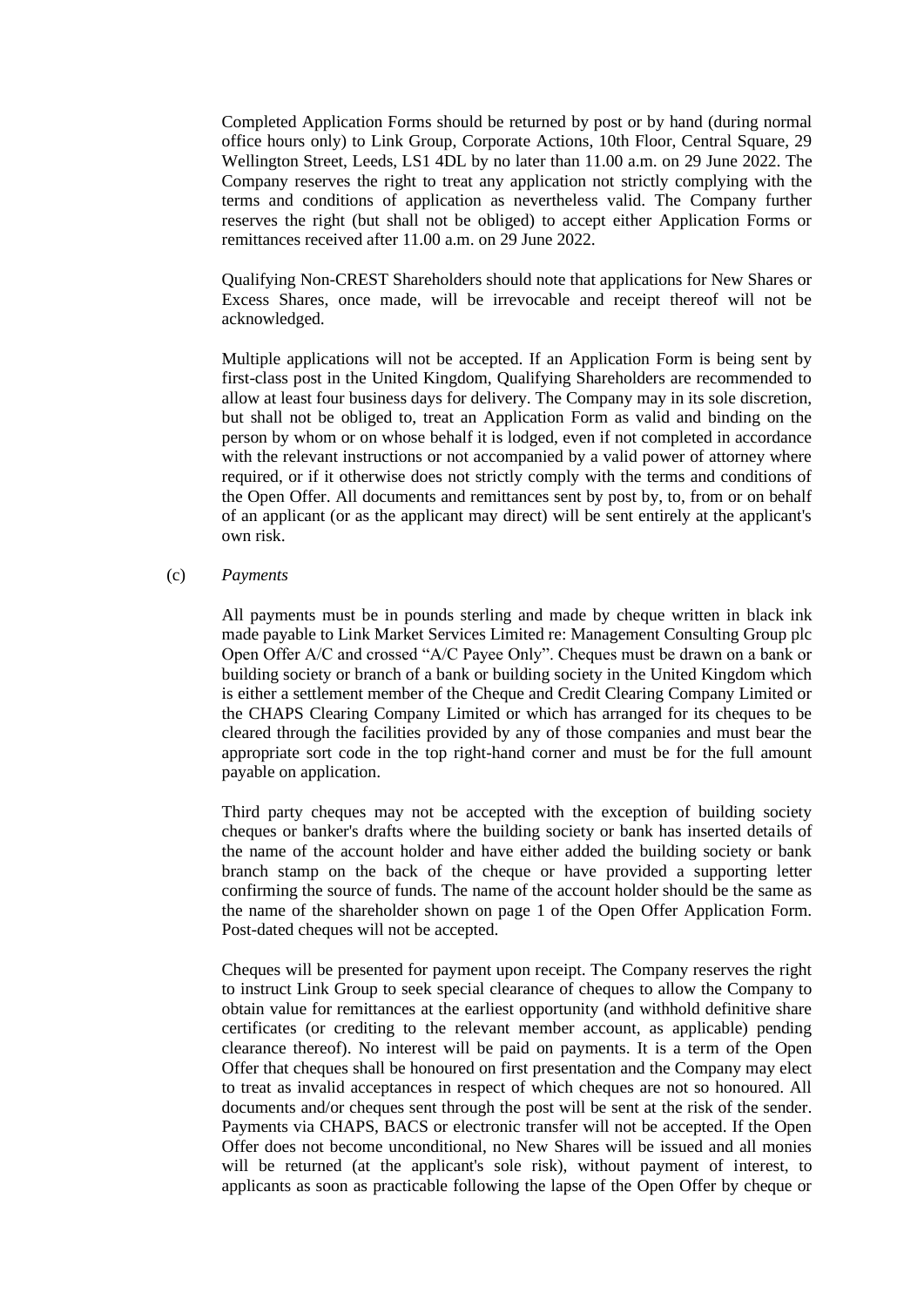return funds direct to the account of the bank or building society on which the relevant cheque or banker's draft was drawn (at the applicant's sole risk), to applicants as soon as practicable following the lapse of the Open Offer. If New Shares have already been allotted to a Qualifying Non-CREST Shareholder and such Qualifying Non-CREST Shareholder's cheque is not honoured upon first presentation or such Qualifying Non-CREST Shareholder's application is subsequently otherwise deemed to be invalid, the Receiving Agent shall be authorised (in its absolute discretion as to manner, timing and terms) to make arrangements, on behalf of the Company, for the sale of such Qualifying Non-CREST Shareholder's New Shares and for the proceeds of sale (which for these purposes shall be deemed to be payments in respect of successful applications) to be paid to and retained by the Company. None of the Receiving Agent, either Bank or the Company nor any other person shall be responsible for, or have any liability for, any loss, expense or damage suffered by such Qualifying Non-CREST Shareholders.

(d) *Incorrect Sums*

If an Application Form encloses a payment for an incorrect sum, the Company through the Receiving Agent reserves the right:

- (i) to reject the application in full and return the cheque or refund the payment to the Qualifying Non-CREST Shareholder in question (without interest); or
- (ii) in the case that an insufficient sum is paid, to treat the application as a valid application for such lesser whole number of New Shares as would be able to be applied for with that payment at the Offer Price, refunding any unutilised sum to the Qualifying non-CREST Shareholder in question (without interest), save that any sums of less than £1.00 will be retained for the benefit of the Company; or
- (iii) in the case that an excess sum is paid, to treat the application as a valid application for all of the New Shares referred to in the Application Form, refunding any unutilised sums to the Qualifying Non-CREST Shareholder in question (without interest), save that any sums of less than £1.00 will be retained for the benefit of the Company.

#### (e) *The Excess Application Facility*

- (i) Provided they choose to take up their Open Offer Entitlement in full, the Excess Application Facility enables a Qualifying Non-CREST Shareholder to apply for Excess Shares.
- (ii) If applications under the Excess Application Facility are received for more than the total number of New Shares available following take up of Open Offer Entitlements, the Excess Shares will be scaled back at the Company's absolute discretion and no assurance can be given that excess applications by Qualifying Shareholders will be met in full or in part or at all.
- (iii) Qualifying Non-CREST Shareholders who wish to apply for Excess Shares must complete the Application Form accordingly.
- (iv) Should the Open Offer become unconditional and applications for New Shares by Qualifying Shareholders under the Open Offer exceed 3,461,847,437 New Shares, resulting in a scale back of applications, each Qualifying Non-CREST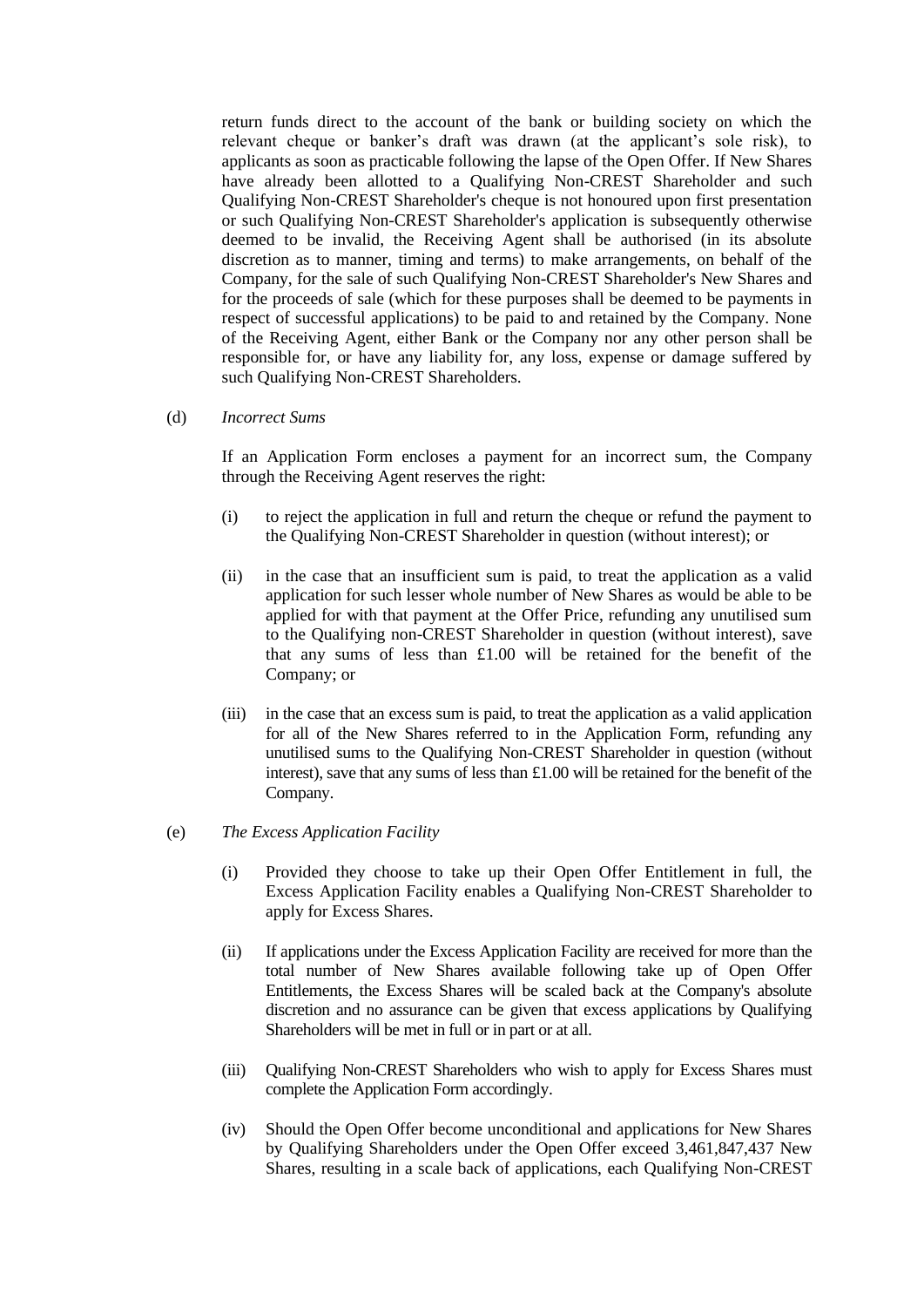Shareholder who has made a valid application for Excess Shares and from whom payment in full for the Excess Shares has been received will receive a pounds sterling amount equal to the number of Excess Shares applied and paid for but not allocated to the relevant Qualifying Non-CREST Shareholder multiplied by the Offer Price. Monies will be returned as soon as reasonably practicable thereafter, without payment of interest and at the applicant's sole risk.

## (f) *Effect of valid application*

All documents and remittances sent by post by, to, from, or on behalf of or to an applicant (or as the applicant may direct) will be sent entirely at the applicant's own risk. By completing and delivering an Application Form, the applicant:

- (i) represents and warrants to the Company that they have the right, power and authority, and has taken all action necessary, to make the application under the Open Offer and to execute, deliver and exercise their rights, and perform their obligations under any contracts resulting therefrom and that they are not a person otherwise prevented by legal or regulatory restrictions from applying for New Shares or acting on behalf of any such person on a non-discretionary basis;
- (ii) agrees with the Company that all applications under the Open Offer and contracts resulting therefrom, and any non-contractual obligations related thereto, shall be governed by and construed in accordance with the laws of England;
- (iii) confirms to the Company that in making the application they are not relying on any information or representation in relation to the Company other than that contained in this Document, and the applicant accordingly agrees that no person responsible solely or jointly for this Document or any part thereof, or involved in the preparation thereof, shall have any liability for any such information or representation not so contained and further agrees that, having had the opportunity to read this Document, they will be deemed to have had notice of all the information in relation to the Company contained in this Document (including information incorporated by reference);
- (iv) represents and warrants to the Company that they are the Qualifying Shareholder originally entitled to the Open Offer Entitlement;
- (v) represents and warrants to the Company that if they have received some or all of their Open Offer Entitlement from a person other than the Company they are entitled to apply under the Open Offer in relation to such Open Offer Entitlements by virtue of acquiring Ordinary Shares and/or Existing Prefs prior to the Record Date;
- (vi) requests that the New Shares to which they will become entitled be issued to them on the terms set out in this Document and the Application Form and subject to the Articles; and
- (vii) confirms that in making the application they are not relying and has not relied on the Company or any person affiliated with the Company, in connection with any investigation of the accuracy of any information contained in this Document or their investment decision.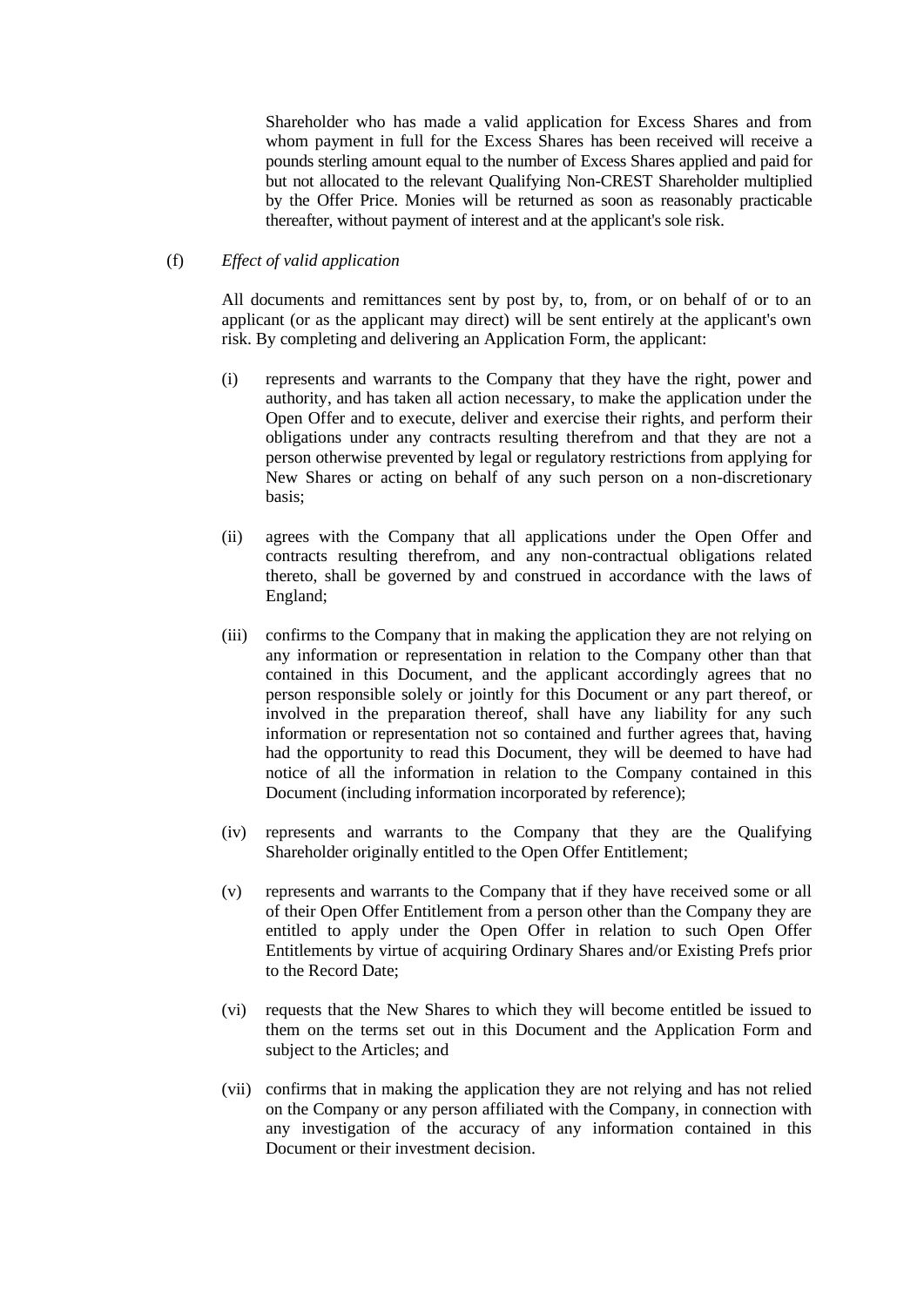All enquiries in connection with the procedure for application and completion of the Application Form should be addressed to Link Group, Corporate Actions, 10th Floor, Central Square, 29 Wellington Street, Leeds, LS1 4DL, or you can contact the Link Group on 0371 664 0321. Calls are charged at the standard geographic rate and will vary by provider. Calls from outside the United Kingdom will be charged at the applicable international rate. The helpline is open between  $9.00$  a.m.  $-5.30$  p.m., Monday to Friday excluding public holidays in England and Wales. Please note that Link Group cannot provide any financial, legal or tax advice and calls may be recorded and monitored for security and training purposes.

(g) *Proxy*

Qualifying Non-CREST Shareholders who do not want to take up or apply for the New Shares under the Open Offer should take no action and should not complete or return the Application Form. However, you are encouraged to vote at the General Meeting by completing and returning the enclosed Form of Proxy. Alternatively you may vote via the registrars website at [www.signalshares.com.](http://www.signalshares.com/)

A Qualifying Non-CREST Shareholder who is also a CREST member may elect to receive the New Shares to which they are entitled in uncertificated form in CREST. Please see paragraph [3.2\(f\)](#page-12-0) below for more information.

## <span id="page-7-0"></span>3.2 **If you hold your Ordinary Shares and/or Existing Prefs in CREST**

(a) *General*

Each Qualifying CREST Shareholder will receive a credit to their stock account in CREST of their Open Offer Entitlement equal to the maximum number of New Shares for which they are entitled to apply under the Open Offer together with a credit of their Excess CREST Open Offer Entitlements.

A credit of 25 Million Excess CREST Open Offer Entitlements will be made to each Qualifying CREST Shareholder; if a Qualifying CREST Shareholder would like to apply for a larger Excess CREST Open Offer Entitlement, such Qualifying CREST Shareholder should contact Link Group to arrange for a further credit of New Shares to its Excess CREST Open Offer Entitlement, subject at all times to the maximum number of New Shares available. Entitlements to New Shares will be rounded down to the nearest whole number and any Open Offer Entitlements have therefore also been rounded down. Any fractional entitlements to New Shares arising will be aggregated and made available under the Excess Application Facility.

The CREST stock account to be credited will be an account under the participant ID and member account ID that apply to the existing Ordinary Shares and/or Existing Prefs held on the Record Date by the Qualifying CREST Shareholder in respect of which the Open Offer Entitlements and Excess CREST Open Offer Entitlements have been allocated.

If for any reason Open Offer Entitlements and/or the Excess CREST Open Offer Entitlements cannot be admitted to CREST by, or the stock accounts of Qualifying CREST Shareholders cannot be credited by, 3.00 p.m. on 8 June 2022, or such later time and/or date as the Company may decide, an Application Form will be sent to each Qualifying CREST Shareholder in substitution for the Open Offer Entitlement and Excess CREST Open Offer Entitlement which should have been credited to their stock account in CREST. In these circumstances the expected timetable as set out in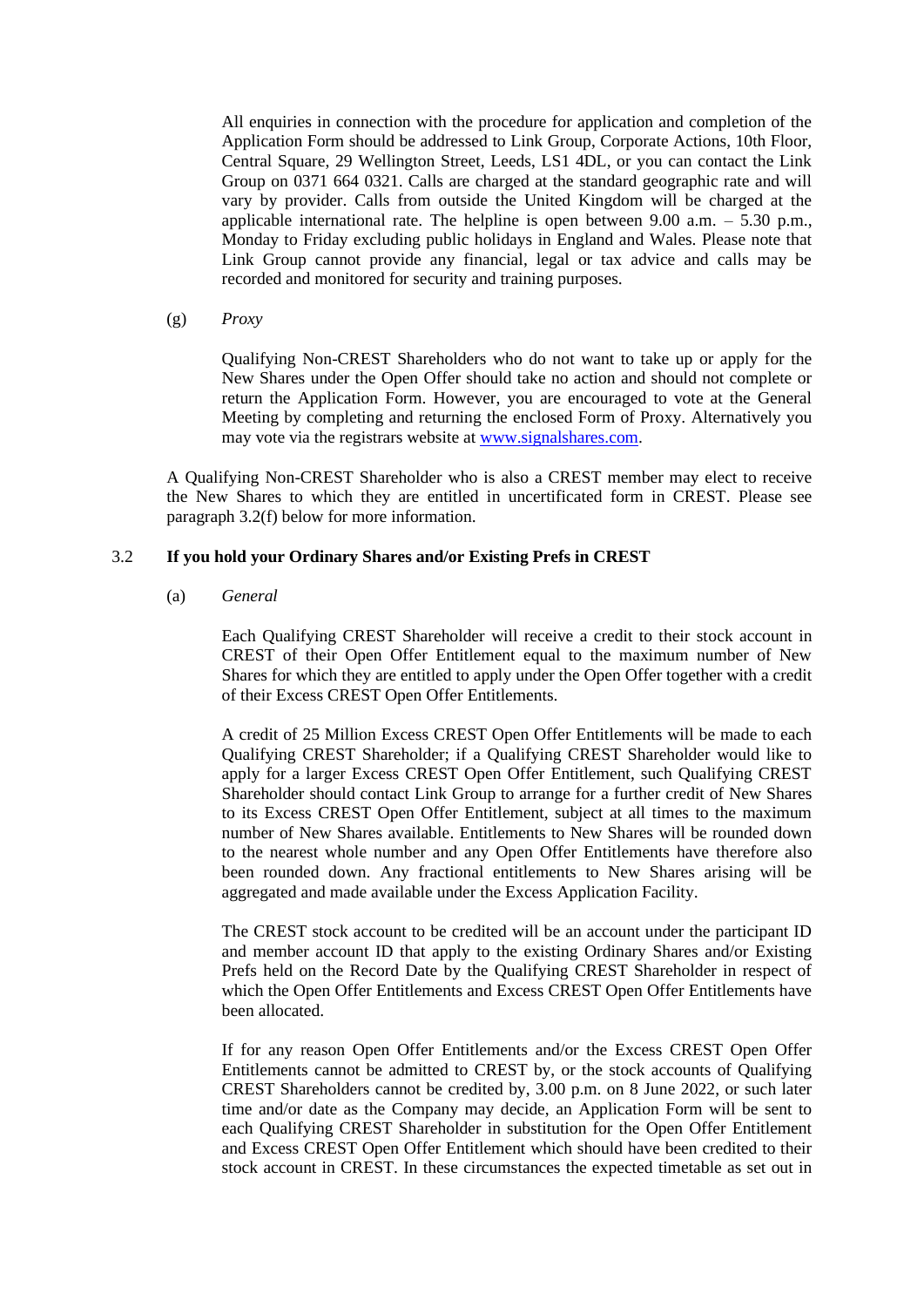this Document will be adjusted as appropriate and the provisions of this Document applicable to Qualifying Non-CREST Shareholders with Application Forms will apply to Qualifying CREST Shareholders who receive an Application Form.

CREST members who wish to apply to acquire some or all of their entitlements to New Shares and their Excess CREST Open Offer Entitlements should refer to the CREST Manual for further information on the CREST procedures referred to below. CREST sponsored members should consult their CREST sponsor if they wish to apply for New Shares as only their CREST sponsor will be able to take the necessary action to make this application in CREST.

Each of the Open Offer Entitlements and Excess CREST Open Offer Entitlements will constitute a separate security for the purposes of CREST. Although Open Offer Entitlements and Excess CREST Open Offer Entitlements will be admitted to CREST and be enabled for settlement, applications in respect of Open Offer Entitlements and Excess CREST Open Offer Entitlements may only be made by the Qualifying Shareholder originally entitled or by a person who acquired Ordinary Shares and/or Existing Prefs prior to the Record Date. CREST members who acquired Ordinary Shares and/or Existing Prefs prior to the Record Date, yet have not had their CREST account credited with Open Offer Entitlements and/or the Excess CREST Open Offer Entitlements should contact their stockbroker. Qualifying CREST Shareholders claiming Excess Open Offer Entitlements in such circumstances are advised to also contact the Receiving Agent to request a credit of the appropriate number of entitlements to their CREST account.

### (b) *Unmatched Stock Event (USE Instructions)*

Qualifying CREST Shareholders who are CREST members and who want to apply for New Shares in respect of all or some of their Open Offer Entitlements and their Excess CREST Open Offer Entitlements in CREST must send (or, if they are CREST sponsored members, procure that their CREST sponsor sends) an USE Instruction to Euroclear which, on its settlement, will have the following effect:

- (i) the crediting of a stock account of the Receiving Agent under the participant ID and member account ID specified below, with a number of Open Offer Entitlements or Excess CREST Open Offer Entitlements corresponding to the number of New Shares applied for; and
- (ii) the creation of a CREST payment, in accordance with the CREST payment arrangements in favour of the payment bank of the Receiving Agent in respect of the amount specified in the USE Instruction which must be the full amount payable for the New Shares, to be paid on 29 June 2022, by 11.00 am.
- (c) *Content of USE Instruction in respect of Open Offer Entitlements for Ordinary Share holders and Preference Share holders*

The USE Instruction must be properly authenticated in accordance with Euroclear's specifications and must contain, in addition to the other information that is required for settlement in CREST, the following details:

(i) the number of New Shares for which the application is being made (and hence the number of the Open Offer Entitlement(s) being delivered to the Receiving Agent);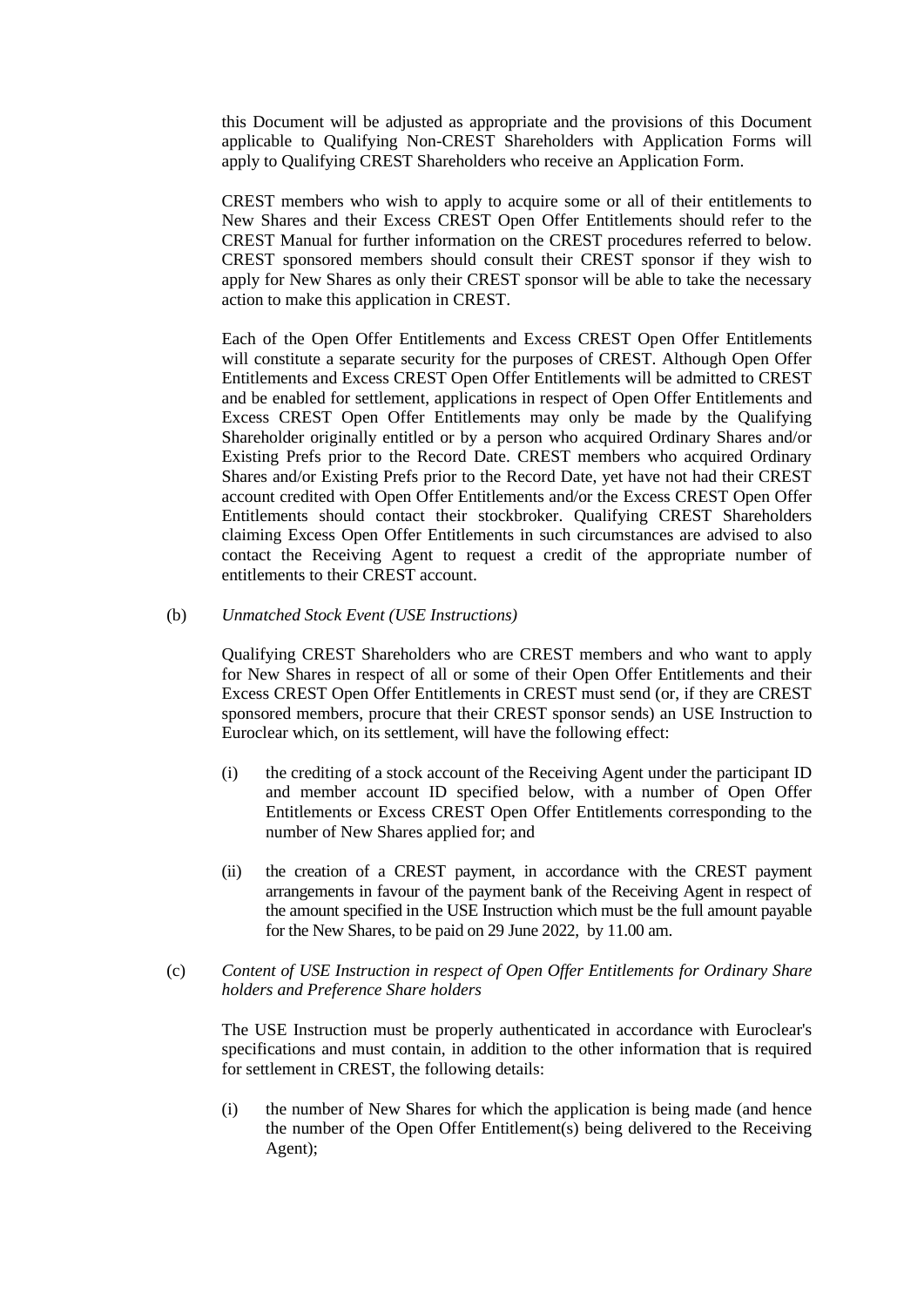- (ii) the ISIN of the Open Offer Entitlement, for Ordinary Share holders. This is GB00BN2S7S98;
- (iii) the ISIN of the Open Offer Entitlement, for Preference Share holders. This is GB00BN44TQ79;
- (iv) the CREST participant ID of the accepting CREST member;
- (v) the CREST member account ID of the accepting CREST member from which the Open Offer Entitlements are to be debited;
- (vi) the participant ID of Link Group in its capacity as a CREST receiving agent. This is 7RA33;
- (vii) the member account ID of Link Group in its capacity as a CREST receiving agent, for Ordinary Share holders. This is 21763ORD;
- (viii) the member account ID of Link Group in its capacity as a CREST receiving agent, for Preference Share holders. This is 21763PRE;
- (ix) the amount payable by means of a CREST payment. This must be the full amount payable for the New Shares, to be paid on settlement of the USE Instruction, on application for the number of New Shares to be issued;
- $(x)$  the intended settlement date. This must be on or before 11.00 a.m. on 29 June 2022; and
- (xi) the Corporate Action Number for the Open Offer. This will be available by viewing the relevant corporate action details in CREST.

In order for an application under the Open Offer to be valid, the USE Instruction must comply with the requirements as to authentication and contents set out above and must settle on or before 11.00 a.m. on 29 June 2022.

In order to assist prompt settlement of the USE Instruction, CREST members (or their sponsors, where applicable) may consider adding the following non-mandatory fields to the USE Instruction:

- (i) a contact name and telephone number (in the free format shared note field); and
- (ii) a priority of at least 80.

CREST members and, in the case of CREST sponsored members, their CREST sponsors, should note that the last time at which a USE Instruction may settle on 29 June 2022 in order to be valid is 11.00 a.m. on that day.

In the event that the Fundraising does not become unconditional by 8.00 a.m. on 1 July 2022 (or such later time and date as the Company determine being no later than 8.00 a.m. on 5 July 2022), the Open Offer will lapse, the Open Offer Entitlements admitted to CREST will be disabled and the Receiving Agent will refund the amount paid by a Qualifying CREST Shareholder by way of a CREST payment, without interest, as soon as practicable thereafter.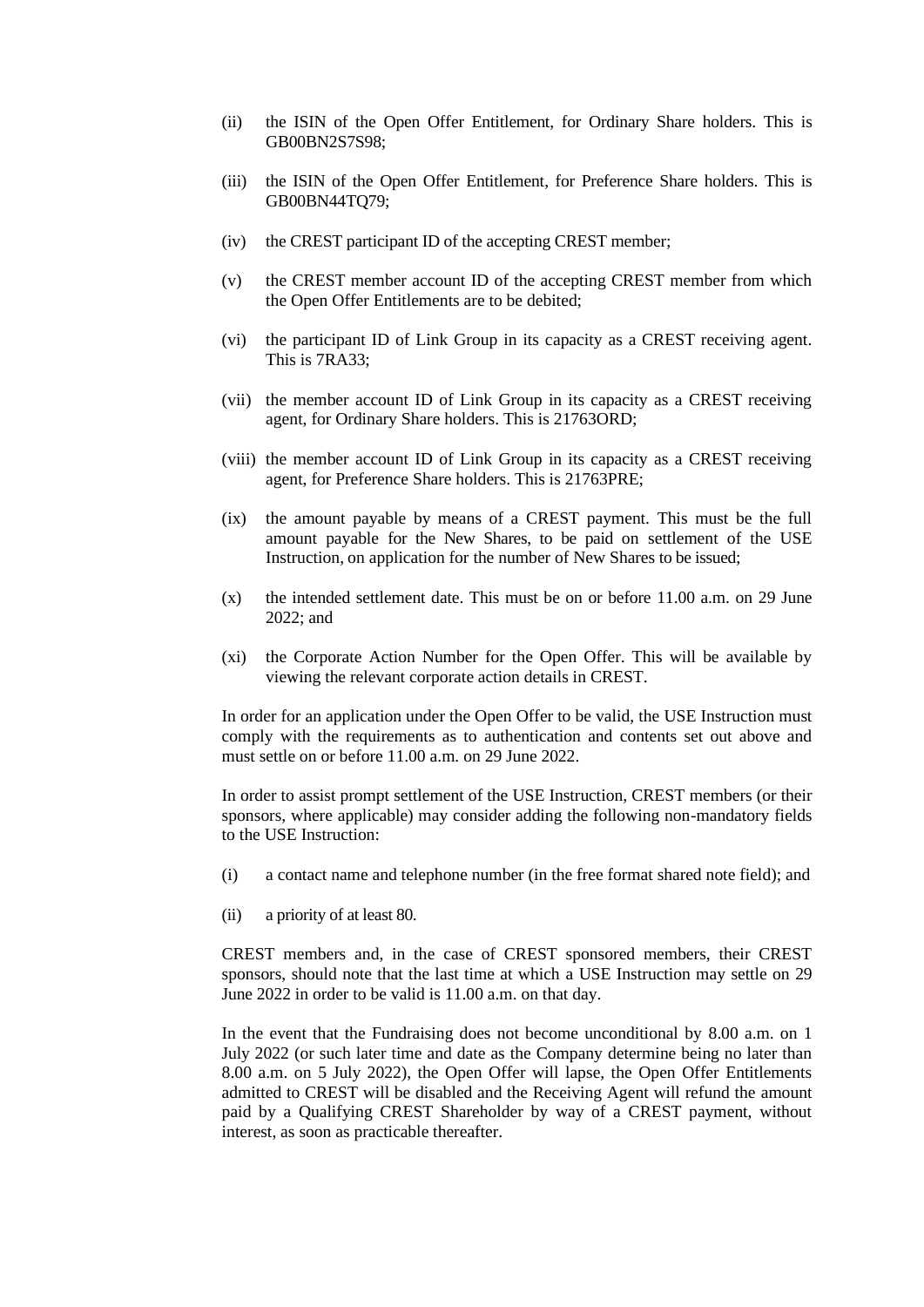## (d) *Content of USE Instructions in respect of Excess CREST Open Offer Entitlements for Ordinary Share holders and Preference Share holders*

Each USE Instruction must be properly authenticated in accordance with Euroclear's specifications and must contain, in addition to the other information that is required for settlement in CREST, the following details:

- (i) the number of Excess Shares for which the application is being made (and hence being delivered to the Receiving Agent);
- (ii) the ISIN of the Excess CREST Open Offer Entitlement, for Ordinary holders. This is GB00BN2S7T06;
- (iii) the ISIN of the Open Offer Entitlement, for Preference Share holders. This is GB00BN44TR86;
- (iv) the CREST participant ID of the accepting CREST member;
- (v) the CREST member account ID of the accepting CREST member from which the Excess CREST Open Offer Entitlements are to be debited;
- (vi) the participant ID of Link Group Ltd in its capacity as a CREST receiving agent. This is 7RA33;
- (vii) the member account ID of Link Group in its capacity as a CREST receiving agent, for Ordinary holders. This is 21763ORD;
- (viii) the member account ID of Link Group in its capacity as a CREST receiving agent, for Preference holders. This is 21763PRE;
- (ix) the amount payable by means of a CREST payment on settlement of the USE Instruction. This must be the full amount payable for the New Shares, to be paid on settlement of the USE Instruction, on application for the number of Excess Shares to be issued:
- $(x)$  the intended settlement date. This must be on or before 11.00 a.m. on 29 June 2022; and
- (xi) the Corporate Action Number for the Open Offer. This will be available by viewing the relevant corporate action details in CREST.

In order for an application in respect of an Excess CREST Open Offer Entitlement under the Open Offer to be valid, the USE Instruction must comply with the requirements as to authentication and contents set out above and must settle on or before 11.00 a.m. on 29 June 2022.

In order to assist prompt settlement of the USE Instruction, CREST members (or their sponsors, where applicable) may consider adding the following non-mandatory fields to the USE Instruction:

- (xii) a contract name and telephone number (in the free format shared note field); and
- (xiii) a priority of at least 80.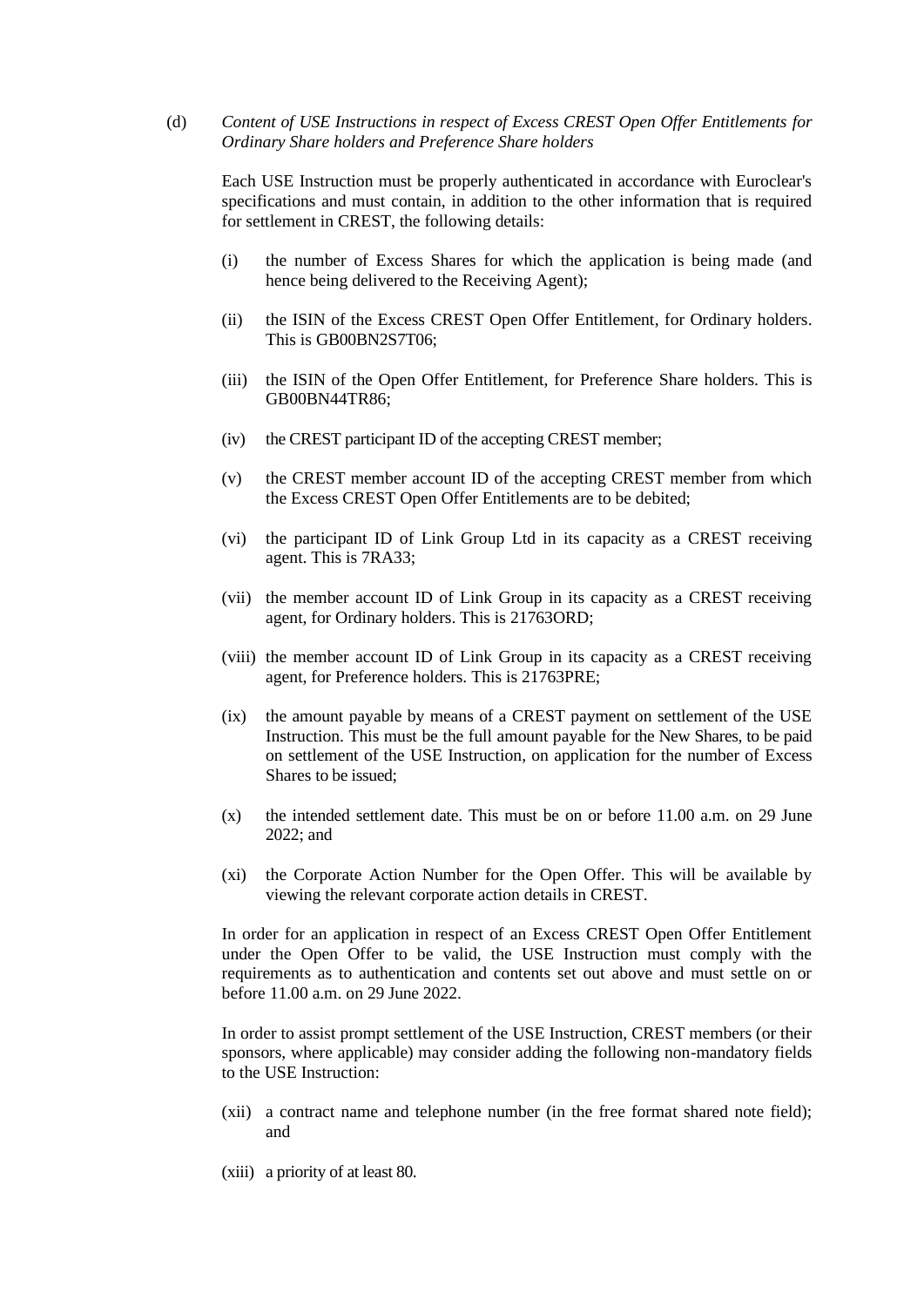CREST members and, in the case of CREST sponsored members, their CREST sponsors, should note that the last time at which a USE Instruction may settle on 29 June 2022 in order to be valid is 11.00 a.m. on that day.

In the event that the Fundraising does not become unconditional by 8.00 a.m. on 1 July 2022 (or such later time and date as the Company determine being no later than 8.00 a.m. on 5 July 2022), the Open Offer will lapse, the Open Offer Entitlements and Excess CREST Open Offer Entitlements admitted to CREST will be disabled and the Receiving Agent will refund the amount paid by a Qualifying CREST Shareholder by way of a CREST payment, without interest, as soon as practicable thereafter.

#### (e) *Deposit of Open Offer Entitlements into, and withdrawal from, CREST*

A Qualifying Non-CREST Shareholder's entitlement under the Open Offer as shown by the number of Open Offer Entitlements set out in their Application Form(s) may be deposited into CREST (either into the account of the Qualifying Shareholder named in the Application Form or into the name of a person entitled by virtue of having acquired Ordinary Shares and/or Existing Prefs prior to the Record Date), provided that such Qualifying Non-CREST Shareholder is also a CREST member. Similarly, Open Offer Entitlements held in CREST may be withdrawn from CREST so that the entitlement under the Open Offer is reflected in an Application Form. Normal CREST procedures (including timings) apply in relation to any such deposit or withdrawal, subject (in the case of a deposit into CREST) as set out in the Application Form.

A holder of an Application Form(s) who is proposing to deposit the entitlement set out in such form into CREST is recommended to ensure that the deposit procedures are implemented in sufficient time to enable the person holding or acquiring the Open Offer Entitlements and the entitlement to apply under the Excess Application Facility following their deposit into CREST to take all necessary steps in connection with taking up the entitlement prior to 11.00 a.m. on 29 June 2022. After depositing their Open Offer Entitlement into their CREST account, Qualifying CREST Shareholders will shortly thereafter receive a credit for their Excess CREST Open Offer Entitlement, which will be managed by the Receiving Agent.

In particular, having regard to normal processing times in CREST and on the part of the Receiving Agent, the recommended latest time for depositing an Application Form with the CREST Courier and Sorting Service, where the person entitled wishes to hold the entitlement under the Open Offer set out in such Application Form as Open Offer Entitlements and Excess CREST Open Offer Entitlements in CREST, is 3.00 p.m. on 24 June 2022 and the recommended latest time for receipt by Euroclear of a dematerialised instruction requesting withdrawal of Open Offer Entitlements from CREST is 4.30 p.m. on 23 June 2022 in either case so as to enable the person acquiring or (as appropriate) holding the Open Offer Entitlements and the entitlement to apply under the Excess Application Facility following the deposit or withdrawal (whether as shown in an Application Form or held in CREST) to take all necessary steps in connection with applying in respect of the Open Offer Entitlements and the entitlement to apply under the Excess Application Facility, as the case may be, prior to 11.00 a.m. on 29 June 2022.

Delivery of an Application Form with the CREST deposit form duly completed, whether in respect of a deposit into the account of the Qualifying Shareholder named in the Application Form or into the name of another person, shall constitute a representation and warranty to the Company and the Receiving Agent by the relevant CREST member(s) that it/they is/are not in breach of the provisions of the notes under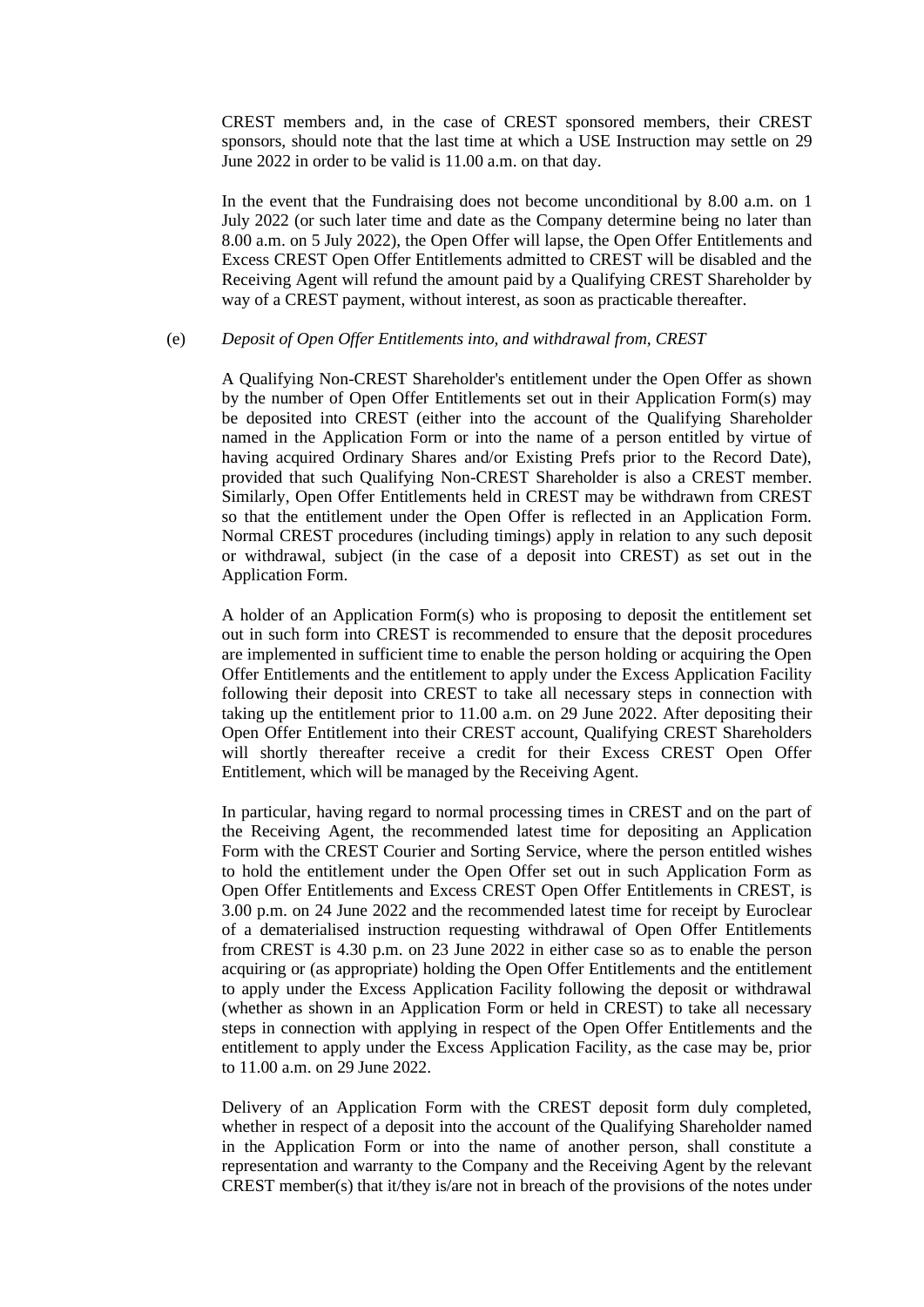the paragraph headed "Instructions for depositing the Open Offer Shares into CREST" on page 3 of the Application Form, and a declaration to the Company and the Receiving Agent from the relevant CREST member(s) that it/they is/are not citizen(s) or resident(s) of any jurisdiction other than the United Kingdom in which the application for Open Offer Shares is prevented by law and, where such deposit is made by a person who acquired Ordinary Shares and/or Existing Prefs prior to the Record Date, a representation and warranty that the relevant CREST member(s) is/are entitled to apply under the Open Offer for that reason.

#### <span id="page-12-0"></span>(f) *Validity of application*

A USE Instruction complying with the requirements as to authentication and contents set out above which settles by no later than 11.00 a.m. on 29 June 2022 will constitute a valid application under the Open Offer.

### (g) *CREST procedures and timings*

CREST members and (where applicable) their CREST sponsors should note that Euroclear does not make available special procedures in CREST for any particular corporate action. Normal system timings and limitations will therefore apply in relation to the input of a USE Instruction and its settlement in connection with the Open Offer. It is the responsibility of the CREST member concerned to take (or, if the CREST member is a CREST sponsored member, to procure that his CREST sponsor takes) such action as shall be necessary to ensure that a valid application is made as stated above by 11.00 a.m. on 29 June 2022. In this connection CREST members and (where applicable) their CREST sponsors are referred in particular to those sections of the CREST Manual concerning practical limitations of the CREST system and timings.

(h) *Proxy*

If a Qualifying CREST Shareholder does not wish to apply for the New Shares under the Open Offer, they should take no action. They are however, encouraged to vote at the Annual General Meeting by completing and returning the enclosed Form of Proxy. Alternatively you may vote via the registrars website at www.signalshares.com.

(i) *Incorrect or incomplete applications*

If a USE Instruction includes a CREST payment for an incorrect sum, the Company, through the Receiving Agent, reserves the right:

- (i) to reject the application in full and refund the payment to the CREST member in question (without interest);
- (ii) in the case that an insufficient sum is paid, to treat the application as a valid application for such lesser whole number of New Shares as would be able to be applied for with that payment at the Offer Price, refunding any unutilised sum to the CREST member in question (without interest); and
- (iii) in the case that an excess sum is paid, to treat the application as a valid application for all the New Shares referred to in the USE Instruction, refunding any unutilised sum to the CREST member in question (without interest).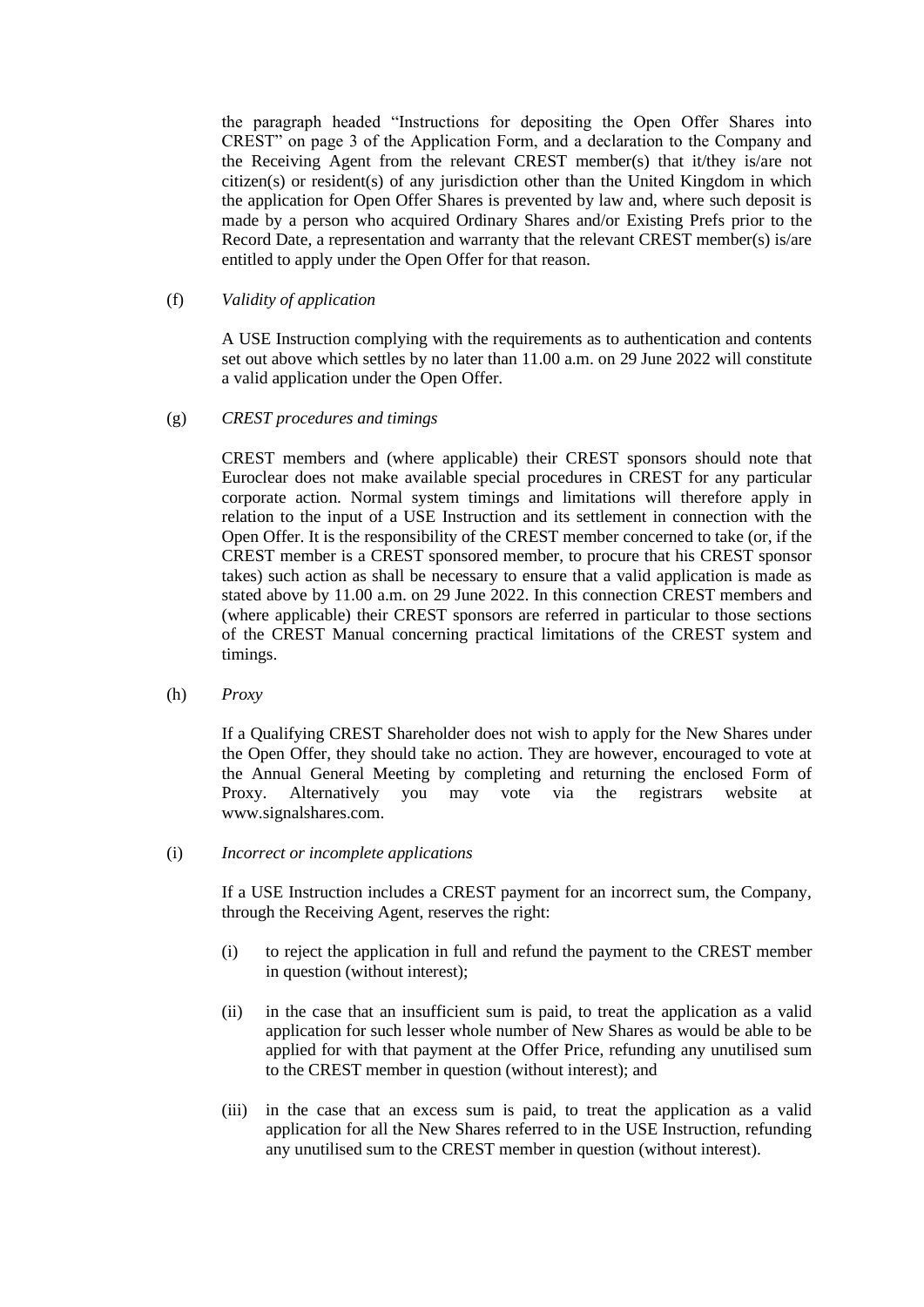#### (j) *The Excess Application Facility*

The Excess Application Facility enables Qualifying CREST Shareholders, who have taken up their Open Offer Entitlement in full, to apply for Excess Shares in excess of their Open Offer Entitlement as at the Record Date. If applications under the Excess Application Facility are received for more than the total number of New Shares available following take up of Open Offer Entitlements, the Excess Shares will be scaled back at the Company's absolute discretion and no assurance can be given that excess applications by Qualifying Shareholders will be met in full or in part or at all. Excess CREST Open Offer Entitlements may not be sold or otherwise transferred. The CREST accounts of Qualifying CREST Shareholders will be credited with Excess CREST Open Offer Entitlements to enable applications for Excess Shares to be settled through CREST. Qualifying CREST Shareholders should note that, although the Open Offer Entitlement and the Excess CREST Open Offer Entitlements will be admitted to CREST, they will have limited settlement capabilities. Neither the Open Offer Entitlement nor the Excess CREST Open Offer Entitlements will be tradable or listed and applications in respect of the Open Offer may only be made by the Qualifying Shareholders originally entitled.

To apply for Excess Shares pursuant to the Open Offer, Qualifying CREST Shareholders should follow the instructions above and must not return a paper form and cheque.

Should a transaction be identified by the CREST Claims Processing Unit as "cum" the Open Offer Entitlement and the relevant Open Offer Entitlement(s) be transferred, the Excess CREST Open Offer Entitlements will not transfer with the Open Offer Entitlement(s) claim. Please note that an additional USE Instruction must be sent in respect of any application under the Excess CREST Open Offer Entitlement.

Should the Open Offer become unconditional and applications for New Shares by Qualifying Shareholders under the Open Offer exceed 3,461,847,437 New Shares, resulting in a scale back of applications under the Excess Application Facility, each Qualifying CREST Shareholder who has made a valid application pursuant to their Excess CREST Open Offer Entitlement, and from whom payment in full for the Excess Shares has been received, will receive a pounds sterling amount equal to the number of New Shares validly applied and paid for but which are not allocated to the relevant Qualifying CREST Shareholder multiplied by the Offer Price. Monies will be returned as soon as reasonably practicable following the completion of the scale back, without payment of interest and at the applicant's sole risk by way of cheque or CREST payment, as appropriate. Fractions of New Shares will be aggregated and made available under the Excess Application Facility.

All enquiries in connection with the procedure for applications under the Excess Application Facility and Excess CREST Open Offer Entitlements should be addressed to Link Group, Corporate Actions, 10th Floor, Central Square, 29 Wellington Street, Leeds, LS1 4DL. Link Group can be contacted on 0371 664 0321 from within the United Kingdom. Calls are charged at the standard geographic rate and will vary by provider. Calls from outside the United Kingdom will be charged at the applicable international rate. The helpline is open between 9.00 a.m.  $-$  5.30 p.m., Monday to Friday excluding public holidays in England and Wales. Please note that Link Group cannot provide any financial, legal or tax advice and calls may be recorded and monitored for security and training purposes.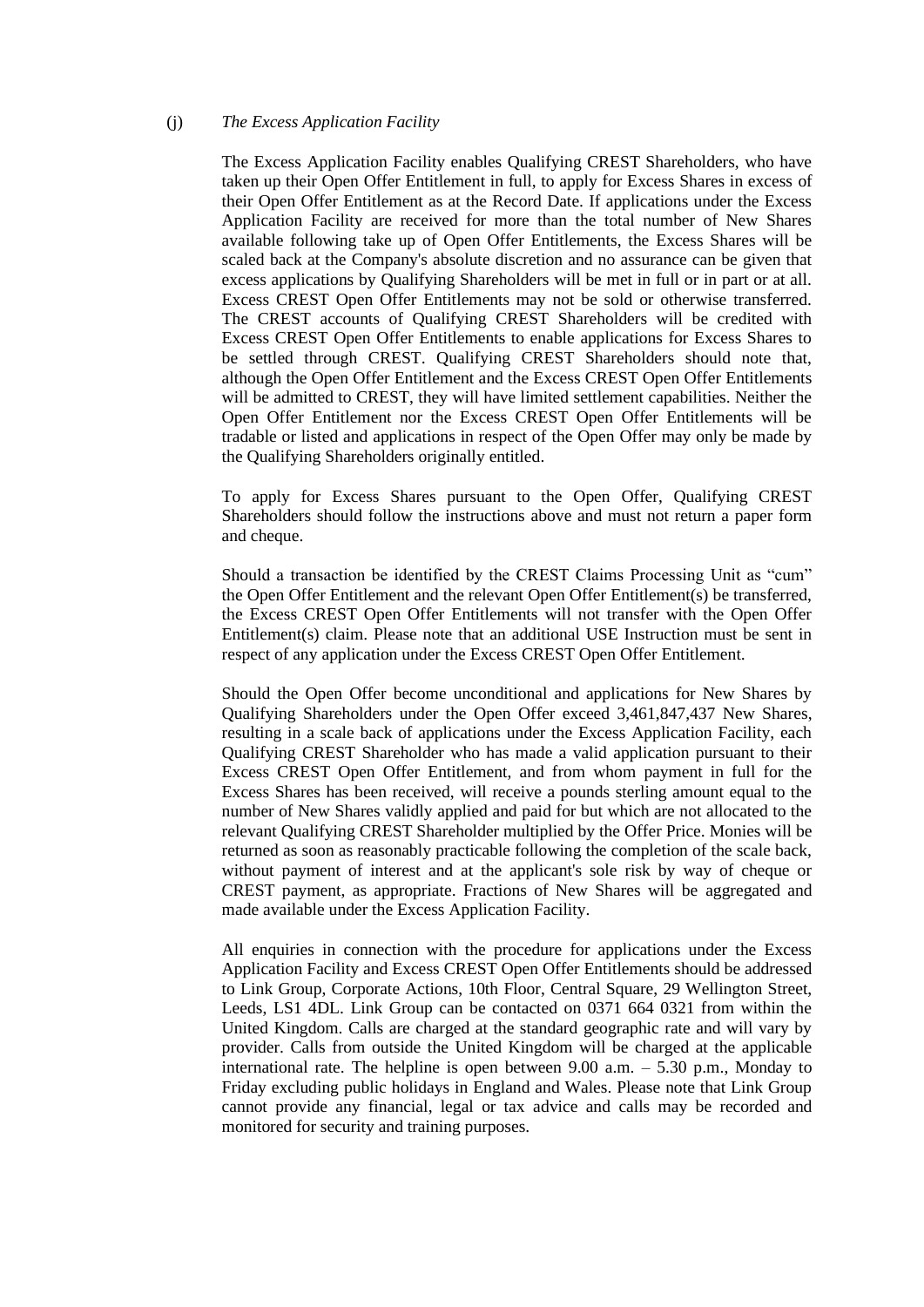### (k) *Effect of valid application*

A CREST member who makes or is treated as making a valid application for some or all of their *pro rata* entitlement to New Shares in accordance with the above procedures hereby:

- (i) represents and warrants to the Company that they have the right, power and authority, and has taken all action necessary, to make the application under the Open Offer and to execute, deliver and exercise their rights, and perform their obligations, under any contracts resulting therefrom and that they are not a person otherwise prevented by legal or regulatory restrictions from applying for New Shares or acting on behalf of any such person on a non-discretionary basis;
- (ii) agrees to pay the amount payable, as applicable for each Settlement, on application in accordance with the above procedures by means of a CREST payment in accordance with the CREST payment arrangements (it being acknowledged that the payment to the Receiving Agents' payment bank in accordance with the CREST payment arrangements shall, to the extent of the payment, discharge in full the obligation of the CREST member to pay to the Company the amount payable on application);
- (iii) agrees with the Company that all applications under the Open Offer and contracts resulting therefrom, and any non-contractual obligations related thereto, shall be governed by, and construed in accordance with, the laws of England;
- (iv) confirms to the Company that in making the application they are not relying on any information or representation in relation to the Company other than that contained in this Document, and the applicant accordingly agrees that no person responsible solely or jointly for this Document or any part thereof, or involved in the preparation thereof, shall have any liability for any such information or representation not so contained and further agrees that, having had the opportunity to read this Document, they will be deemed to have had notice of all the information in relation to the Company contained in this Document (including information incorporated by reference);
- (v) represents and warrants to the Company that they are the Qualifying Shareholder originally entitled to the Open Offer Entitlements;
- (vi) represents and warrants to the Company that if they have received some or all of their Open Offer Entitlements from a person other than the Company, they are entitled to apply under the Open Offer in relation to such Open Offer Entitlement by virtue of having acquired Ordinary Shares and/or Existing Prefs prior to the Record Date;
- (vii) requests that the New Shares to which they will become entitled be issued to them on the terms set out in this Document and subject to the Articles; and
- (viii) confirms that in making the application they are not relying and has not relied on the Company or any person affiliated with the Company, in connection with any investigation of the accuracy of any information contained in this Document or his investment decision.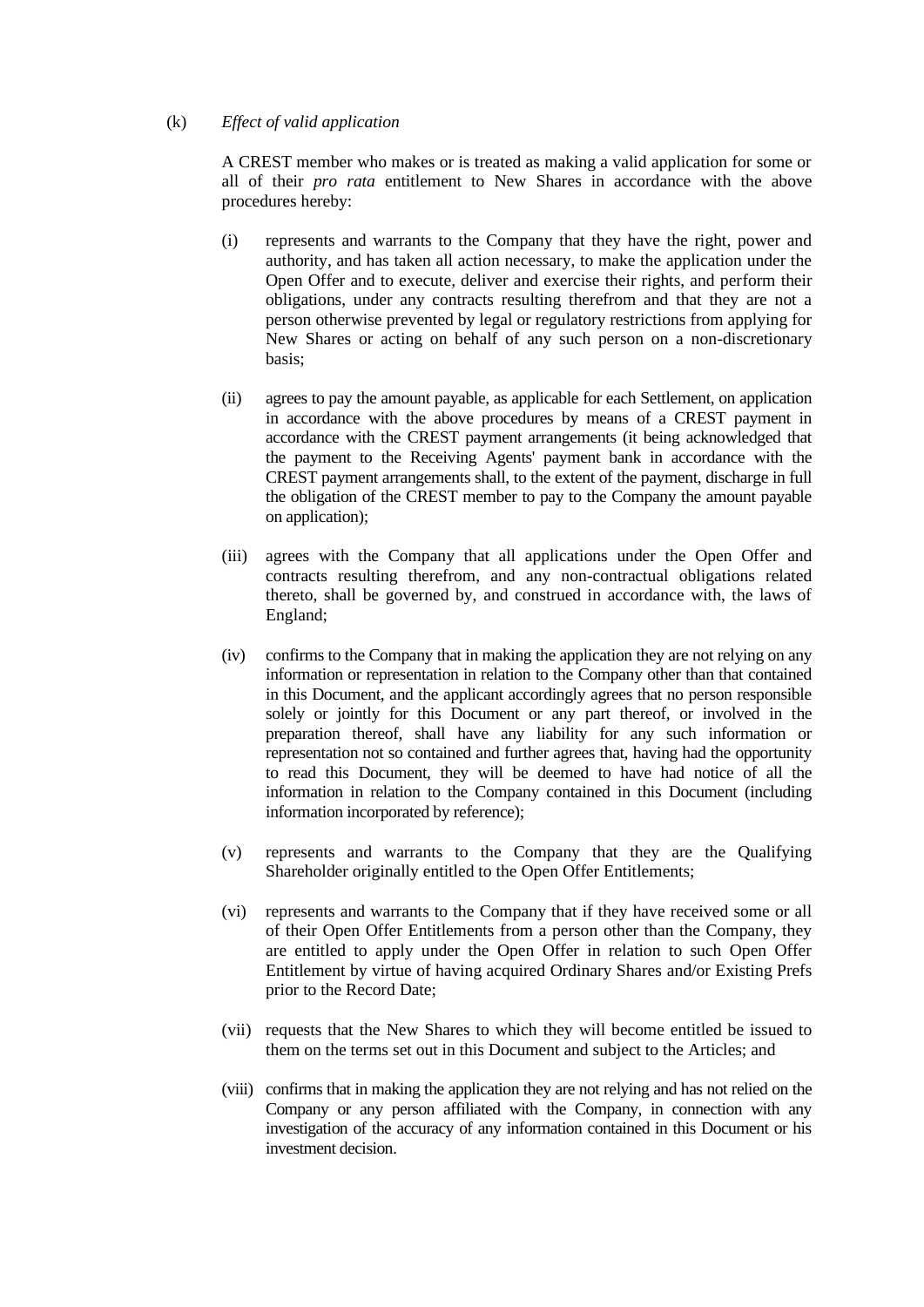### (l) *Company's discretion as to the rejection and validity of applications*

The Company may in its sole discretion, but shall not be obliged to:

- (i) treat as valid (and binding on the CREST member concerned) an application which does not comply in all respects with the requirements as to validity set out or referred to in these Terms and Conditions;
- (ii) accept an alternative properly authenticated dematerialised instruction from a CREST member or (where applicable) a CREST sponsor as constituting a valid application in substitution for or in addition to a USE instruction and subject to such further terms and conditions as the Company may determine;
- (iii) treat a properly authenticated dematerialised instruction (in this sub-paragraph the "first instruction") as not constituting a valid application if, at the time at which the Receiving Agent receives a properly authenticated dematerialised instruction giving details of the first instruction or thereafter, either the Company or the Receiving Agent has received actual notice from Euroclear of any of the matters specified in Regulation 35(5)(a) of the CREST Regulations in relation to the first instruction. These matters include notice that any information contained in the first instruction was incorrect or notice of lack of authority to send the first instruction; and
- (iv) accept an alternative instruction or notification from a CREST member or CREST sponsored member or (where applicable) a CREST sponsor, or extend the time for settlement of a USE Instruction or any alternative instruction or notification, in the event that, for reasons or due to circumstances outside the control of any CREST member or CREST sponsored member or (where applicable) CREST sponsor, the CREST member or CREST sponsored member is unable validly to apply for New Shares by means of the above procedures. In normal circumstances, this discretion is only likely to be exercised in the event of any interruption, failure or breakdown of CREST (or any part of CREST) or on the part of the facilities and/or systems operated by the Receiving Agent in connection with CREST.
- (m) *Lapse of the Open Offer*

In the event that the Open Offer does not become unconditional by 8.00 a.m. on 1 July 2022 or such later time and date as the Company determine (being no later than 8.00 a.m. on 5 July 2022), the Open Offer will lapse, the Open Offer Entitlements and Excess CREST Open Offer Entitlements admitted to CREST will be disabled and the Receiving Agent will refund the amount paid by a Qualifying CREST Shareholder by way of a CREST payment, without interest, as soon as practicable thereafter.

## **4. MONEY LAUNDERING REGULATIONS**

### 4.1 **Holders of Application Forms**

To ensure compliance with the Money Laundering Regulations, Link Group may require, at its absolute discretion, verification of the identity of the person by whom or on whose behalf the Application Form is lodged with payment (which requirements are referred to below as the "**verification of identity requirements**"). If the Application Form is submitted by a UK regulated broker or intermediary acting as agent and which is itself subject to the Money Laundering Regulations, any verification of identity requirements is the responsibility of such broker or intermediary and not of the Receiving Agents. Link Group will require to see such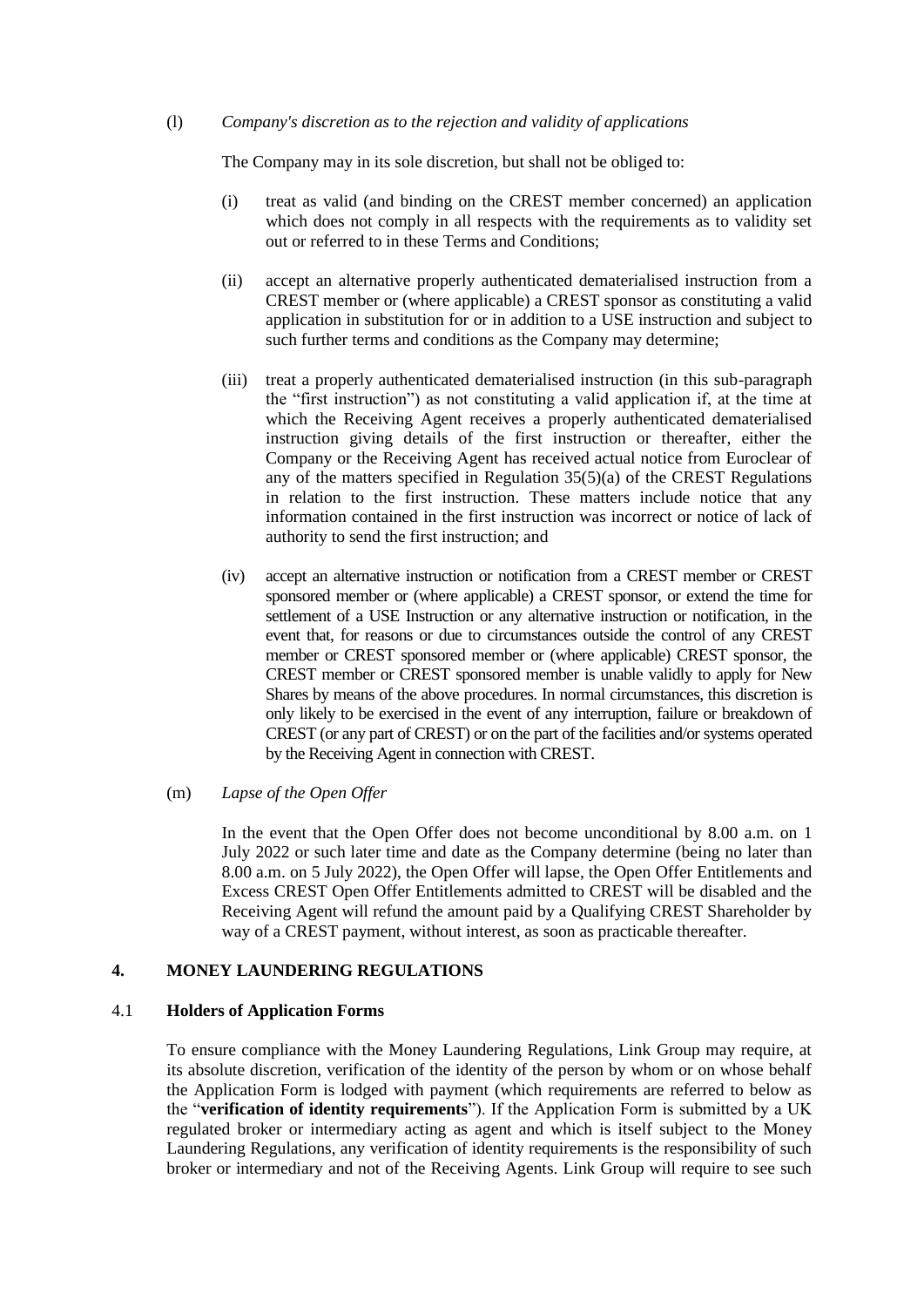documentation. In such case, the lodging agent's stamp should be inserted on the Application Form.

The person lodging the Application Form with payment and in accordance with the other terms as described above (the "**acceptor**"), including any person who appears to Link Group to be acting on behalf of some other person, accepts the Open Offer in respect of such number of New Shares as is referred to therein (for the purposes of this paragraph 4 the "**relevant New Shares**") and shall thereby be deemed to agree to provide Link Group with such information and other evidence as they may require to satisfy the verification of identity requirements.

If Link Group determines that the verification of identity requirements apply to any acceptor or application, the relevant New Shares (notwithstanding any other term of the Open Offer) will not be issued to the relevant acceptor unless and until the verification of identity requirements have been satisfied in respect of that acceptor or application. Link Group is entitled, in its absolute discretion, to determine whether the verification of identity requirements apply to any acceptor or application and whether such requirements have been satisfied, and neither Link Group nor the Company will be liable to any person for any loss or damage suffered or incurred (or alleged), directly or indirectly, as a result of the exercise of such discretion.

If the verification of identity requirements apply, failure to provide the necessary evidence of identity within a reasonable time may result in delays in the despatch of share certificates or in crediting CREST accounts. If, within a reasonable time following a request for verification of identity, Link Group has not received evidence satisfactory to it as aforesaid, the Company may, in its absolute discretion, treat the relevant application as invalid, in which event the monies payable on acceptance of the Open Offer will be returned (at the acceptor's risk) without interest to the account of the bank or building society on which the relevant cheque was drawn.

Submission of an Application Form with the appropriate remittance will constitute a warranty to each of the Company, Link Group and Cenkos from the applicant that the Money Laundering Regulations will not be breached by application of such remittance.

The verification of identity requirements will not usually apply:

- (a) if the applicant is an organisation required to comply with the Money Laundering Directive (the Council Directive on prevention of the use of the financial system for the purpose of money laundering or terrorist financing (no. 2015/849/EU) as amended and as implemented in the United Kingdom);
- (b) if the acceptor is a regulated United Kingdom broker or intermediary acting as agent and is itself subject to the Money Laundering Regulations;
- (c) if the applicant (not being an applicant who delivers their application in person) makes payment by way of a cheque drawn on an account in the applicant's name; or
- (d) if the aggregate subscription price for the New Shares is less than  $\epsilon$ 15,000 (approximately £13,500).

In other cases, the verification of identity requirements may apply. Satisfaction of these requirements may be facilitated in the following ways: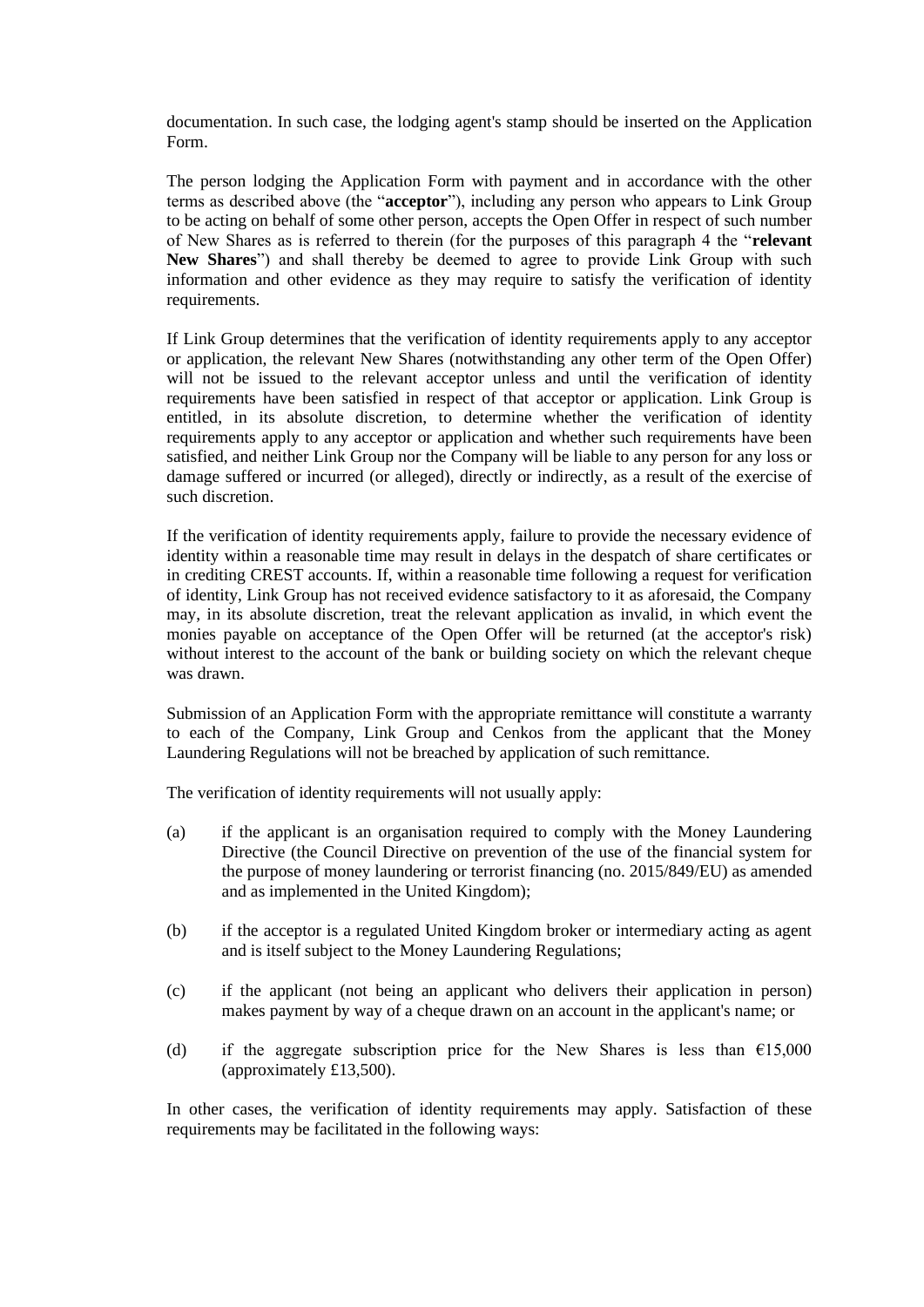- (i) if payment is made by cheque in sterling drawn on a branch in the United Kingdom of a bank or building society which bears a UK bank sort code number in the top right hand corner the following applies. Cheques should be made payable to Link Market Services Limited re: Management Consulting Group plc Open Offer A/C in respect of an application by a Qualifying Shareholder and crossed "A/C Payee Only". Third party cheques may not be accepted with the exception of building society cheques or banker's drafts where the building society or bank has inserted details of the name of the account holder on the back of the cheque and have either added the building society or bank branch stamp or have provided a supporting letter confirming the source of funds. The name of the account holder should be the same as the name of the shareholder shown on page 1 of the Open Offer Application Form; or
- (ii) if the Application Form is lodged with payment by an agent which is an organisation of the kind referred to in paragraph 4.1 above or which is subject to anti-money laundering regulation in a country which is a member of the Financial Action Task Force, the agent should provide with the Application Form written confirmation that it has that status and a written assurance that it has obtained and recorded evidence of the identity of the person for whom it acts and that it will on demand make such evidence available to the Receiving Agent. If the agent is not such an organisation, it should contact Link Group, Corporate Actions, 10th Floor, Central Square, 29 Wellington Street, Leeds,  $LS1$  4DL.

To confirm the acceptability of any written assurance referred to in paragraph 4.1(ii) above, or in any other case, the acceptor should contact Link Group on 0371 664 0321. Calls are charged at the standard geographic rate and will vary by provider. Calls from outside the United Kingdom will be charged at the applicable international rate. The helpline is open between 9.00 a.m. – 5.30 p.m., Monday to Friday excluding public holidays in England and Wales. Please note that Link Group cannot provide any financial, legal or tax advice and calls may be recorded and monitored for security and training purposes.

If the Application Form(s) is/are in respect of New Shares and is/are lodged by hand by the acceptor in person, or if the Application Form(s) in respect of New Shares is/are lodged by hand by the acceptor and the accompanying payment is not the acceptor's own cheque, they should ensure that they have with them evidence of identity bearing their photograph (for example, their passport) and separate evidence of their address.

If, within a reasonable period of time following a request for verification of identity, and in any case by no later than 11.00 a.m. on 29 June 2022, Link Group has not received evidence satisfactory to it as aforesaid, Link Group may, at its discretion, as agent of the Company, reject the relevant application, in which event the monies submitted in respect of that application will be returned without interest to the account at the payee bank from which such monies were originally debited (without prejudice to the rights of the Company to undertake proceedings to recover monies in respect of the loss suffered by it as a result of the failure to produce satisfactory evidence as aforesaid).

# 4.2 **Open Offer Entitlements in CREST**

If you hold your Open Offer Entitlement and Excess CREST Open Offer Entitlement in CREST and apply for New Shares in respect of some or all of your Open Offer Entitlement and Excess CREST Open Offer Entitlement as agent for one or more persons and you are not a UK or EU regulated person or institution (e.g. a UK financial institution), then, irrespective of the value of the application, Link Group is obliged to take reasonable measures to establish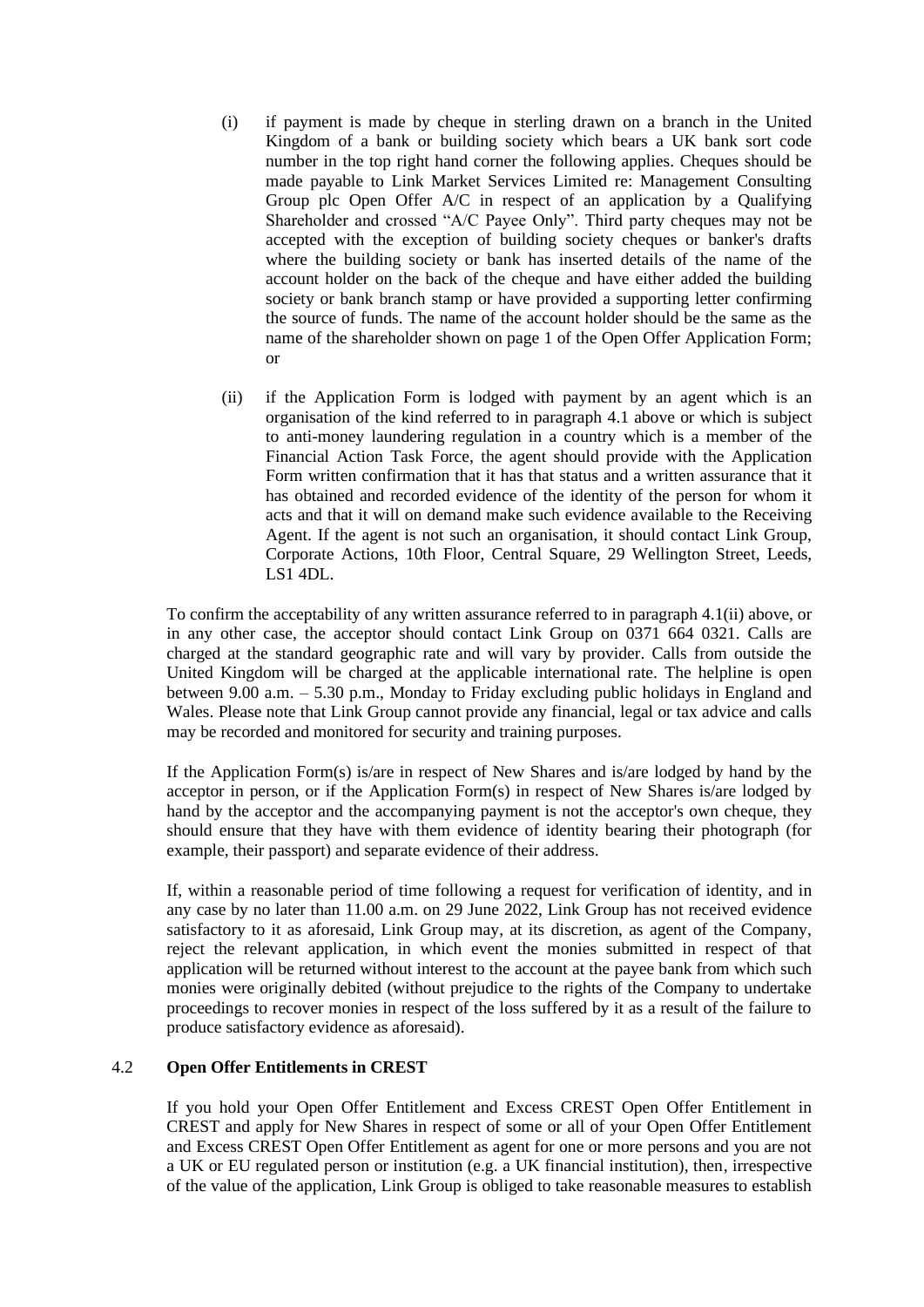the identity of the person or persons on whose behalf you are making the application. You must therefore contact Link Group before sending any USE or other instruction so that appropriate measures may be taken.

Submission of a USE Instruction, which on its settlement constitutes a valid application as described above, constitutes a warranty and undertaking by the applicant to provide promptly to Link Group such information as may be specified by Link Group as being required for the purposes of the Money Laundering Regulations. Pending the provision of evidence satisfactory to Link Group as to identity, Link Group may in its absolute discretion take, or omit to take, such action as it may determine to prevent or delay issue of the New Shares concerned. If satisfactory evidence of identity has not been provided within a reasonable time, then the application for the New Shares represented by the USE Instruction will not be valid. This is without prejudice to the right of the Company to take proceedings to recover any loss suffered by it as a result of failure to provide satisfactory evidence.

# **5. ADMISSION, SETTLEMENT AND DEALINGS**

The result of the Open Offer is expected to be announced on 1 July 2022. Subject to the Open Offer becoming unconditional in all respects, it is expected that allotment of the New Shares will take place on 5 July 2022.

The existing Ordinary Shares and Existing Prefs are already admitted to CREST. Admission to CREST is also to be obtained for the New Shares. All such shares, when issued and fully paid, may be held and transferred by means of CREST.

Open Offer Entitlements and Excess CREST Open Offer Entitlements held in CREST are expected to be disabled in all respects after 11.00 a.m. on 29 June 2022 (the latest date for applications under the Open Offer). If the Resolutions relating to the Open Offer pass, New Shares will be issued in uncertificated form to those persons who submitted a valid application for New Shares by utilising the CREST application procedures and whose applications have been accepted by the Company.

On 5 July 2022 the Receiving Agent will instruct Euroclear to credit the appropriate stock accounts of such persons with such persons' entitlements to New Shares with effect from allotment. The stock accounts to be credited will be accounts under the same CREST participant IDs and CREST member account IDs in respect of which the USE Instruction was given. Notwithstanding any other provision of this Document, the Company reserves the right to send Qualifying CREST Shareholders an Application Form instead of crediting the relevant stock account with Open Offer Entitlements and Excess CREST Open Offer Entitlements, and to allot and/or issue any New Shares in certificated form. In normal circumstances, this right is only likely to be exercised in the event of any interruption, failure or breakdown of CREST (or of any part of CREST) or on the part of the facilities and/or systems operated by the Receiving Agents in connection with CREST.

No temporary documents of title will be issued, and transfers will be certified against the share register of the Company. All documents or remittances sent by, to, from or on behalf of applicants, or as they may direct, will (in the latter case) be sent through the post and will (in both cases) be at the risk of the applicant.

## **6. GOVERNING LAW AND JURISDICTION**

The terms and conditions of the Open Offer as set out in this Document, the Application Form and any non-contractual obligation related thereto shall be governed by, and construed in accordance with, English law.